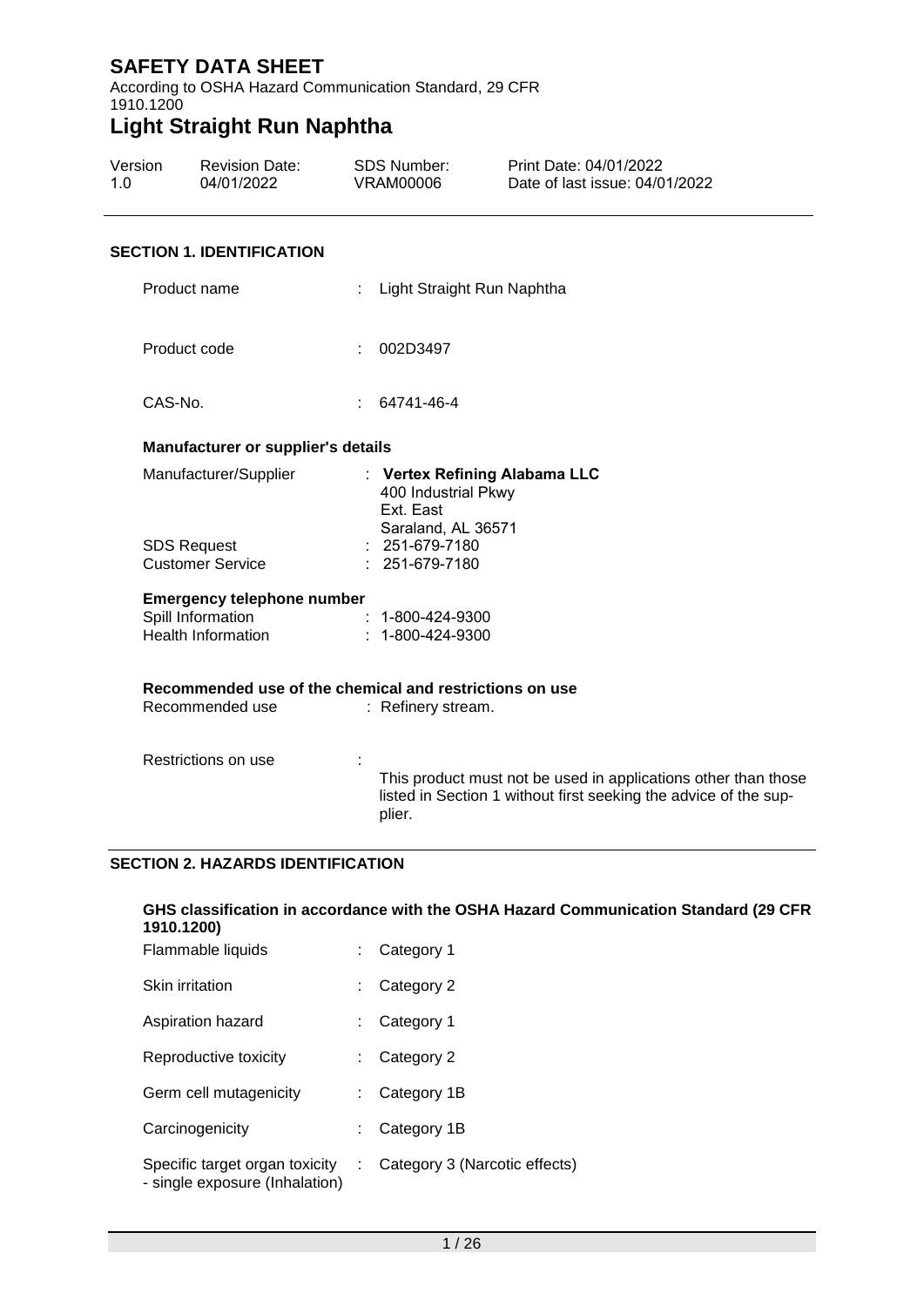According to OSHA Hazard Communication Standard, 29 CFR 1910.1200

| Version<br>1.0 | <b>Revision Date:</b><br>04/01/2022            | <b>SDS Number:</b><br><b>VRAM00006</b>                                                                | Print Date: 04/01/2022<br>Date of last issue: 04/01/2022                                                                                                                                                                                                                                                                                                                                                                                                                                                                                                                                                                                                                                                                                                         |
|----------------|------------------------------------------------|-------------------------------------------------------------------------------------------------------|------------------------------------------------------------------------------------------------------------------------------------------------------------------------------------------------------------------------------------------------------------------------------------------------------------------------------------------------------------------------------------------------------------------------------------------------------------------------------------------------------------------------------------------------------------------------------------------------------------------------------------------------------------------------------------------------------------------------------------------------------------------|
| hazard         | Long-term (chronic) aquatic :                  | Category 2                                                                                            |                                                                                                                                                                                                                                                                                                                                                                                                                                                                                                                                                                                                                                                                                                                                                                  |
|                | <b>GHS label elements</b><br>Hazard pictograms |                                                                                                       |                                                                                                                                                                                                                                                                                                                                                                                                                                                                                                                                                                                                                                                                                                                                                                  |
|                | Signal word                                    | Danger                                                                                                |                                                                                                                                                                                                                                                                                                                                                                                                                                                                                                                                                                                                                                                                                                                                                                  |
|                | <b>Hazard statements</b>                       | PHYSICAL HAZARDS:<br><b>HEALTH HAZARDS:</b><br>H315 Causes skin irritation.<br>H350 May cause cancer. | H224 Extremely flammable liquid and vapour.<br>H304 May be fatal if swallowed and enters airways.<br>H336 May cause drowsiness or dizziness.<br>H340 May cause genetic defects.<br>H361 Suspected of damaging fertility or the unborn child.<br><b>ENVIRONMENTAL HAZARDS:</b><br>H411 Toxic to aquatic life with long lasting effects.                                                                                                                                                                                                                                                                                                                                                                                                                           |
|                | Precautionary statements                       | <b>Prevention:</b><br>and understood.<br>ment.<br>face protection.                                    | P201 Obtain special instructions before use.<br>P202 Do not handle until all safety precautions have been read<br>P210 Keep away from heat, hot surfaces, sparks, open flames<br>and other ignition sources. No smoking.<br>P233 Keep container tightly closed.<br>P240 Ground/bond container and receiving equipment.<br>P241 Use explosion-proof electrical/ ventilating/ lighting equip-<br>P242 Use non-sparking tools.<br>P243 Take action to prevent static discharges.<br>P261 Avoid breathing dust/ fume/ gas/ mist/ vapours/ spray.<br>P264 Wash skin thoroughly after handling.<br>P271 Use only outdoors or in a well-ventilated area.<br>P273 Avoid release to the environment.<br>P280 Wear protective gloves/ protective clothing/ eye protection/ |
|                |                                                | <b>Response:</b><br>attention.                                                                        | P301 + P310 IF SWALLOWED: Immediately call a POISON<br>CENTER or doctor/ physician.<br>P303 + P361 + P353 IF ON SKIN (or hair): Take off immediately<br>all contaminated clothing. Rinse skin with water/ shower.<br>P304 + P340 IF INHALED: Remove person to fresh air and<br>keep comfortable for breathing.<br>P308 + P313 IF exposed or concerned: Get medical advice/<br>P312 Call a POISON CENTER/doctor if you feel unwell.<br>P321 Specific treatment (see supplemental first aid instructions                                                                                                                                                                                                                                                           |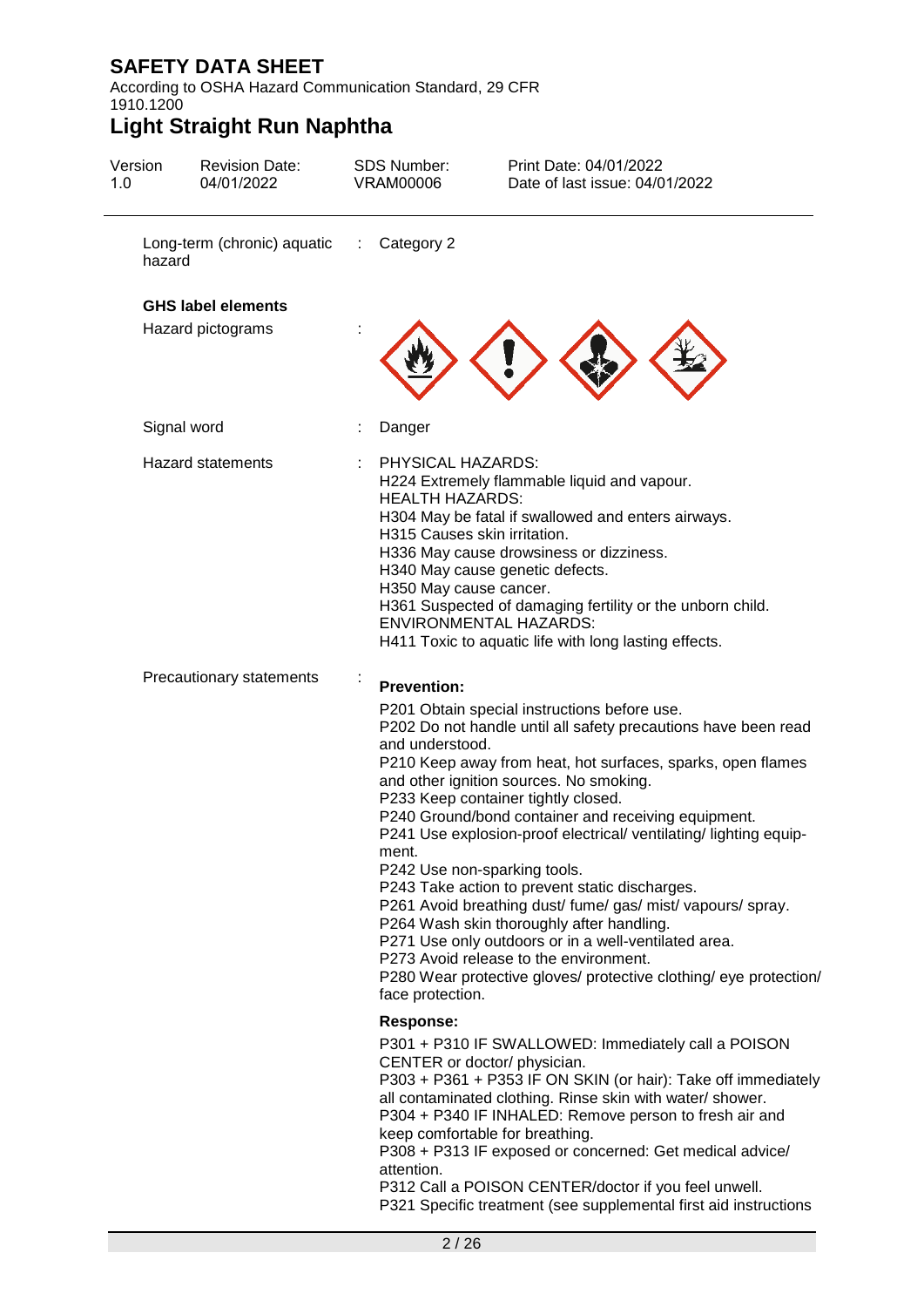According to OSHA Hazard Communication Standard, 29 CFR 1910.1200

### **Light Straight Run Naphtha**

| Version | <b>Revision Date:</b> | SDS Number: | Print Date: 04/01/2022         |
|---------|-----------------------|-------------|--------------------------------|
| 1.0     | 04/01/2022            | VRAM00006   | Date of last issue: 04/01/2022 |

on this label).

P331 Do NOT induce vomiting.

P332 + P313 If skin irritation occurs: Get medical advice/ attention.

P362 + P364 Take off contaminated clothing and wash it before reuse.

P370 + P378 In case of fire: Use alcohol-resistant foam, carbon dioxide or water mist to extinguish.

P391 Collect spillage.

#### **Storage:**

P235 Keep cool. P403 + P233 Store in a well-ventilated place. Keep container tightly closed. P405 Store locked up.

#### **Disposal:**

P501 Dispose of contents/ container to an approved waste disposal plant.

#### **Other hazards which do not result in classification**

Liquid evaporates quickly and can ignite leading to a flash fire, or an explosion in a confined space.

A component or components of this material may cause cancer.

This product contains benzene which may cause leukaemia (AML - acute myelogenous leukaemia).

This material is a static accumulator.

Even with proper grounding and bonding, this material can still accumulate an electrostatic charge.

If sufficient charge is allowed to accumulate, electrostatic discharge and ignition of flammable airvapour mixtures can occur.

May cause MDS (Myelodysplastic Syndrome).

The classification of this material is based on OSHA HCS 2012 criteria.

Hydrogen sulphide (H2S), an extremely flammable and toxic gas, and other hazardous vapours may evolve and collect in the headspace of storage tanks, transport vessels and other enclosed containers.

#### **SECTION 3. COMPOSITION/INFORMATION ON INGREDIENTS**

Substance / Mixture : Substance

#### **Hazardous components**

| Chemical name        | Synonyms        | CAS-No.    | Concentration (% w/w) |
|----------------------|-----------------|------------|-----------------------|
| naphtha (petroleum), | Naphtha (pe-    | 64741-46-4 | 100                   |
| light straight-run   | troleum), light |            |                       |
|                      | straight-run    |            |                       |
|                      | (Containing     |            |                       |
|                      | <5% n-hexane)   |            |                       |

Hydrogen sulphide may be present both in the liquid and the vapour. Composition is complex and varies with the source of the crude oil and the contributing process plants at that time.

#### **Further information**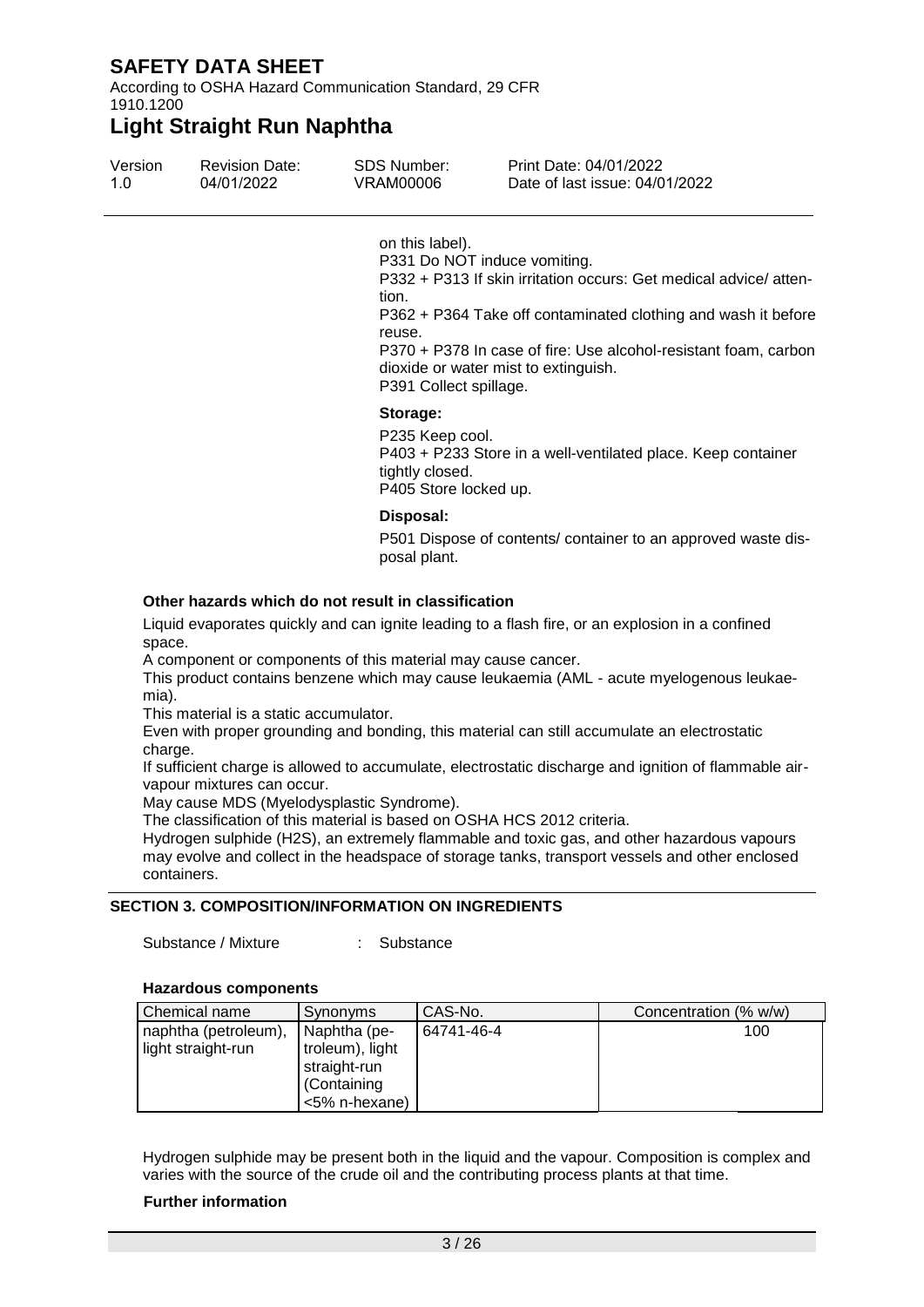According to OSHA Hazard Communication Standard, 29 CFR 1910.1200

# **Light Straight Run Naphtha**

| Version | <b>Revision Date:</b> | SDS Number: | Print Date: 04/01/2022         |
|---------|-----------------------|-------------|--------------------------------|
| 1.0     | 04/01/2022            | VRAM00006   | Date of last issue: 04/01/2022 |

| Contains:             |                       |                       |
|-----------------------|-----------------------|-----------------------|
| Chemical name         | Identification number | Concentration (% w/w) |
| n-Hexane              | 110-54-3              | $20 - 50$             |
| Cyclohexane           | 110-82-7              | 1 - 5                 |
| <b>Benzene</b>        | $71-43-2$             | - 5                   |
| Ethylbenzene          | $100 - 41 - 4$        | $1 - 2$               |
| Toluene               | 108-88-3              | - 5<br>0              |
| Xylene, mixed isomers | 1330-20-7             | - 5                   |
| Cumene                | $98 - 82 - 8$         |                       |

#### **SECTION 4. FIRST-AID MEASURES**

| General advice                                                    |   | Not expected to be a health hazard when used under normal<br>conditions.<br>Vapourisation of H2S that has been trapped in clothing can be<br>dangerous to rescuers. Maintain respiratory protection to<br>avoid contamination from the victim to rescuer. Mechanical<br>ventilation should be used to resuscitate if at all possible.                                                                                                                                                                                                                                                     |
|-------------------------------------------------------------------|---|-------------------------------------------------------------------------------------------------------------------------------------------------------------------------------------------------------------------------------------------------------------------------------------------------------------------------------------------------------------------------------------------------------------------------------------------------------------------------------------------------------------------------------------------------------------------------------------------|
| If inhaled                                                        |   | Remove to fresh air. If rapid recovery does not occur,<br>transport to nearest medical facility for additional treatment.                                                                                                                                                                                                                                                                                                                                                                                                                                                                 |
| In case of skin contact                                           | ÷ | Remove contaminated clothing. Immediately flush skin with<br>large amounts of water for at least 15 minutes, and follow by<br>washing with soap and water if available. If redness, swelling,<br>pain and/or blisters occur, transport to the nearest medical<br>facility for additional treatment.                                                                                                                                                                                                                                                                                       |
| In case of eye contact                                            |   | Flush eye with copious quantities of water.<br>Remove contact lenses, if present and easy to do. Continue<br>rinsing.<br>If persistent irritation occurs, obtain medical attention.                                                                                                                                                                                                                                                                                                                                                                                                       |
| If swallowed                                                      |   | Call emergency number for your location / facility.<br>If swallowed, do not induce vomiting: transport to nearest<br>medical facility for additional treatment. If vomiting occurs<br>spontaneously, keep head below hips to prevent aspiration.<br>If any of the following delayed signs and symptoms appear<br>within the next 6 hours, transport to the nearest medical facili-<br>ty: fever greater than 101° F (38.3°C), shortness of breath,<br>chest congestion or continued coughing or wheezing.                                                                                 |
| Most important symptoms<br>and effects, both acute and<br>delayed | ÷ | Breathing of high vapour concentrations may cause central<br>nervous system (CNS) depression resulting in dizziness, light-<br>headedness, headache, nausea and loss of coordination.<br>Continued inhalation may result in unconsciousness and<br>death.<br>The onset of respiratory symptoms may be delayed for sever-<br>al hours after exposure.<br>Skin irritation signs and symptoms may include a burning sen-<br>sation, redness, swelling, and/or blisters.<br>Eye irritation signs and symptoms may include a burning sen-<br>sation, redness, swelling, and/or blurred vision. |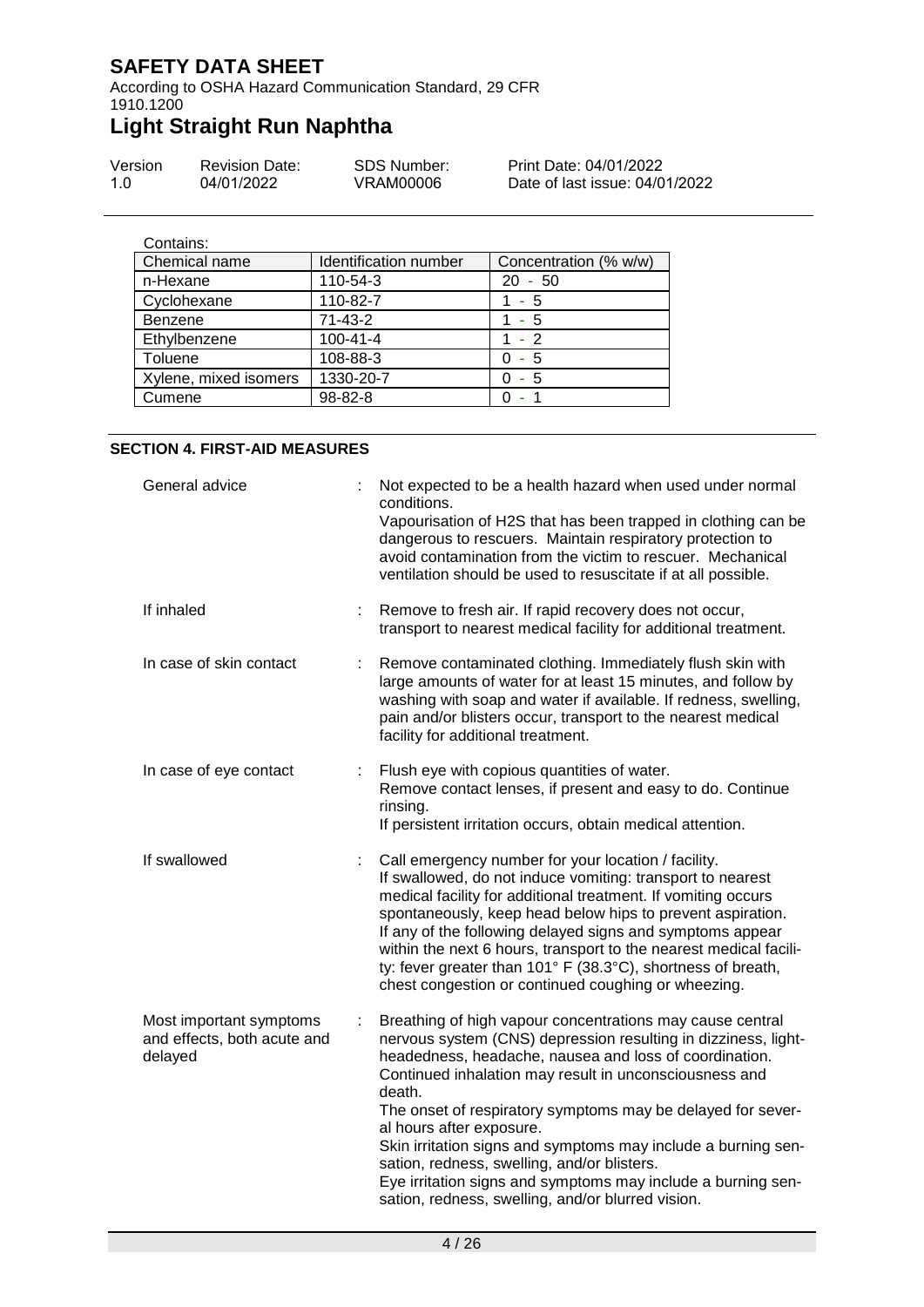According to OSHA Hazard Communication Standard, 29 CFR 1910.1200

# **Light Straight Run Naphtha**

| Version<br>1.0 | <b>Revision Date:</b><br>04/01/2022                                              |   | <b>SDS Number:</b><br><b>VRAM00006</b>                               | Print Date: 04/01/2022<br>Date of last issue: 04/01/2022                                                                                                                                                                                                                                                                                                                                                                                                                                                                                                                                                                                                                                                                                                                                                                                                                                                                                                                                                                                                                                                                                                                                                                                                                                                               |
|----------------|----------------------------------------------------------------------------------|---|----------------------------------------------------------------------|------------------------------------------------------------------------------------------------------------------------------------------------------------------------------------------------------------------------------------------------------------------------------------------------------------------------------------------------------------------------------------------------------------------------------------------------------------------------------------------------------------------------------------------------------------------------------------------------------------------------------------------------------------------------------------------------------------------------------------------------------------------------------------------------------------------------------------------------------------------------------------------------------------------------------------------------------------------------------------------------------------------------------------------------------------------------------------------------------------------------------------------------------------------------------------------------------------------------------------------------------------------------------------------------------------------------|
|                |                                                                                  |   | and/or difficulty breathing.<br>and/or difficulty breathing.         | If material enters lungs, signs and symptoms may include<br>coughing, choking, wheezing, difficulty in breathing, chest<br>congestion, shortness of breath, and/or fever.<br>If any of the following delayed signs and symptoms appear<br>within the next 6 hours, transport to the nearest medical facili-<br>ty: fever greater than 101° F (38.3°C), shortness of breath,<br>chest congestion or continued coughing or wheezing.<br>Carbon monoxide is an asphyxiant gas that binds competitive-<br>ly with hemoglobin to produce carboxyhaemoglobin. This may<br>lead to significant reductions on oxygen carrying capacity and<br>tissue hypoxia. Symptoms depend on inhaled concentration<br>and duration of exposure. Exposures are cumulative, but re-<br>versal occurs in air free from carbon monoxide.<br>Respiratory irritation signs and symptoms may include a tem-<br>porary burning sensation of the nose and throat, coughing,<br>Eye irritation signs and symptoms may include a burning sen-<br>sation, redness, swelling, and/or blurred vision.<br>Eye irritation signs and symptoms may include a burning sen-<br>sation, redness, swelling, and/or blurred vision.<br>Respiratory irritation signs and symptoms may include a tem-<br>porary burning sensation of the nose and throat, coughing, |
|                | Protection of first-aiders                                                       |   | incident, injury and surroundings.                                   | When administering first aid, ensure that you are wearing the<br>appropriate personal protective equipment according to the                                                                                                                                                                                                                                                                                                                                                                                                                                                                                                                                                                                                                                                                                                                                                                                                                                                                                                                                                                                                                                                                                                                                                                                            |
|                | Indication of any immediate<br>medical attention and special<br>treatment needed | ÷ | Treat symptomatically.                                               | Call a doctor or poison control center for guidance.<br>Potential for chemical pneumonitis.                                                                                                                                                                                                                                                                                                                                                                                                                                                                                                                                                                                                                                                                                                                                                                                                                                                                                                                                                                                                                                                                                                                                                                                                                            |
|                |                                                                                  |   | son Control Center for guidance.<br>son Control Center for guidance. | Hydrogen sulphide (H2S) - CNS asphyxiant. May cause rhini-<br>tis, bronchitis and occasionally pulmonary oedema after se-<br>vere exposure. CONSIDER: Oxygen therapy. Consult a Poi-<br>Hydrogen sulphide (H2S) - CNS asphyxiant. May cause rhini-<br>tis, bronchitis and occasionally pulmonary oedema after se-<br>vere exposure. CONSIDER: Oxygen therapy. Consult a Poi-                                                                                                                                                                                                                                                                                                                                                                                                                                                                                                                                                                                                                                                                                                                                                                                                                                                                                                                                           |
|                |                                                                                  |   |                                                                      |                                                                                                                                                                                                                                                                                                                                                                                                                                                                                                                                                                                                                                                                                                                                                                                                                                                                                                                                                                                                                                                                                                                                                                                                                                                                                                                        |

#### **SECTION 5. FIRE-FIGHTING MEASURES**

| Suitable extinguishing media      |    | Foam, water spray or fog. Dry chemical powder, carbon diox-<br>ide, sand or earth may be used for small fires only.                                                                                                            |
|-----------------------------------|----|--------------------------------------------------------------------------------------------------------------------------------------------------------------------------------------------------------------------------------|
| Unsuitable extinguishing<br>media | ÷. | Do not use direct water jets on the burning product as they<br>could cause a steam explosion and spread of the fire.<br>Simultaneous use of foam and water on the same surface is<br>to be avoided as water destroys the foam. |
| Specific hazards during fire-     |    | : Hazardous combustion products may include:                                                                                                                                                                                   |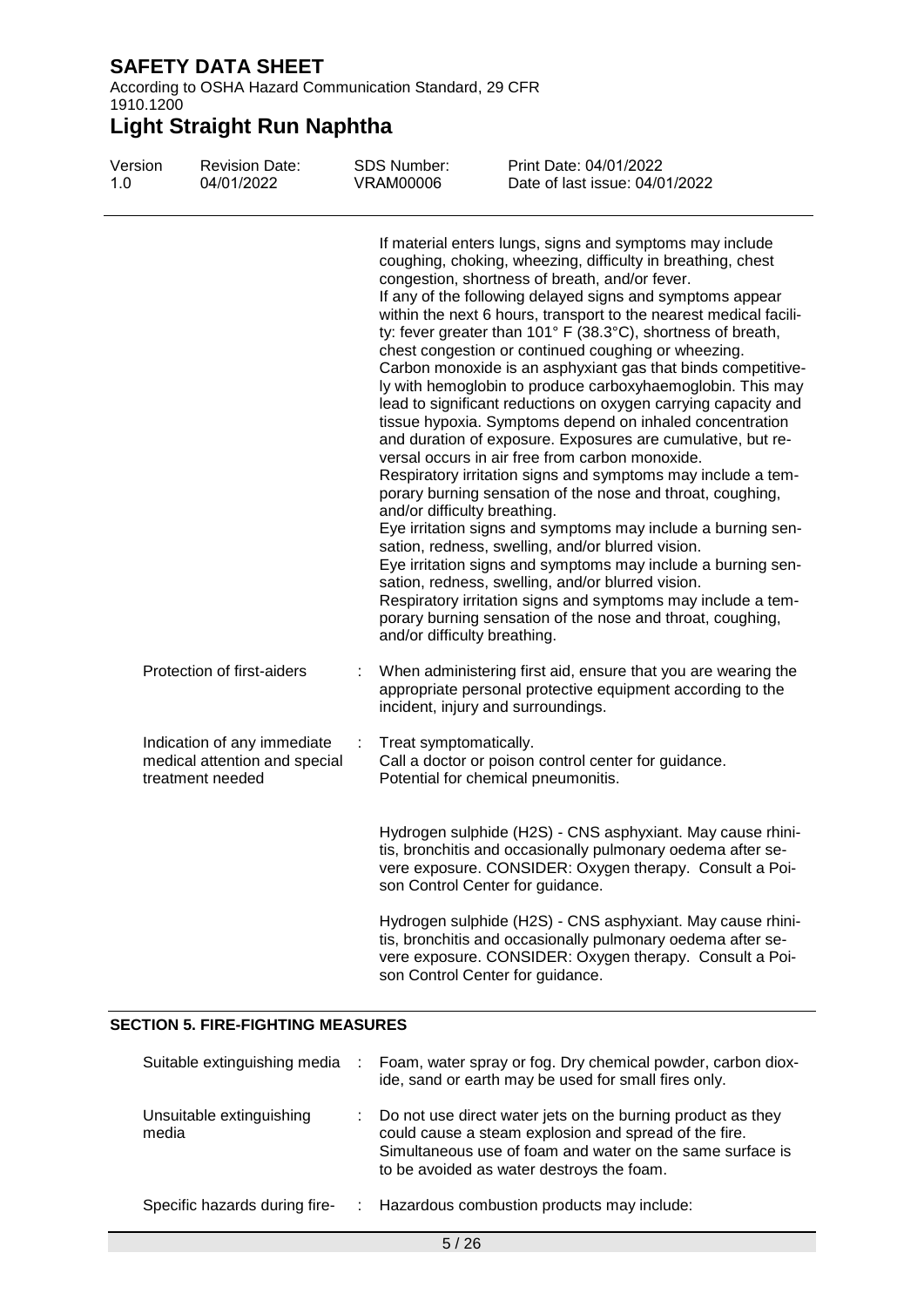According to OSHA Hazard Communication Standard, 29 CFR 1910.1200

# **Light Straight Run Naphtha**

| Version<br>1.0                                   | <b>Revision Date:</b><br>04/01/2022 | <b>SDS Number:</b><br><b>VRAM00006</b>                                                                                                                                                                                                                                                                                                                                                                                                                                                                               | Print Date: 04/01/2022<br>Date of last issue: 04/01/2022                                                                                                                                                                                                                                                                                                                |  |  |
|--------------------------------------------------|-------------------------------------|----------------------------------------------------------------------------------------------------------------------------------------------------------------------------------------------------------------------------------------------------------------------------------------------------------------------------------------------------------------------------------------------------------------------------------------------------------------------------------------------------------------------|-------------------------------------------------------------------------------------------------------------------------------------------------------------------------------------------------------------------------------------------------------------------------------------------------------------------------------------------------------------------------|--|--|
| fighting                                         |                                     | A complex mixture of airborne solid and liquid particulates and<br>gases (smoke).<br>Unidentified organic and inorganic compounds.<br>Carbon monoxide may be evolved if incomplete combustion<br>occurs.<br>The vapour is heavier than air, spreads along the ground and<br>distant ignition is possible.<br>Will float and can be reignited on surface water.<br>Hydrogen sulphide (H2S) and toxic sulphur oxides may be<br>given off when this material is heated. Do not depend on<br>sense of smell for warning. |                                                                                                                                                                                                                                                                                                                                                                         |  |  |
| ods                                              | Specific extinguishing meth-        |                                                                                                                                                                                                                                                                                                                                                                                                                                                                                                                      | Use extinguishing measures that are appropriate to local cir-<br>cumstances and the surrounding environment.                                                                                                                                                                                                                                                            |  |  |
| Further information                              |                                     | to evacuate immediately.                                                                                                                                                                                                                                                                                                                                                                                                                                                                                             | Clear fire area of all non-emergency personnel.<br>If the fire cannot be extinguished the only course of action is<br>Keep adjacent containers cool by spraying with water.<br>If possible remove containers from the danger zone.<br>Contain residual material at affected sites to prevent material<br>from entering drains (sewers), ditches, and waterways.         |  |  |
| Special protective equipment<br>for firefighters |                                     |                                                                                                                                                                                                                                                                                                                                                                                                                                                                                                                      | Proper protective equipment including chemical resistant<br>gloves are to be worn; chemical resistant suit is indicated if<br>large contact with spilled product is expected. Self-Contained<br>Breathing Apparatus must be worn when approaching a fire in<br>a confined space. Select fire fighter's clothing approved to<br>relevant Standards (e.g. Europe: EN469). |  |  |

#### **SECTION 6. ACCIDENTAL RELEASE MEASURES**

| Personal precautions, protec- :<br>tive equipment and emer-<br>gency procedures | Do not breathe fumes, vapour.<br>Do not operate electrical equipment.<br>Shut off leaks, if possible without personal risks. Remove all<br>possible sources of ignition in the surrounding area and evac-<br>uate all personnel. Attempt to disperse the gas or to direct its<br>flow to a safe location for example by using fog sprays. Take<br>precautionary measures against static discharge. Ensure elec-<br>trical continuity by bonding and grounding (earthing) all<br>equipment. Monitor area with combustible gas meter.<br>Vapour can travel for considerable distances both above and<br>below the ground surface. Underground services (drains,<br>pipelines, cable ducts) can provide preferential flow paths. |
|---------------------------------------------------------------------------------|-------------------------------------------------------------------------------------------------------------------------------------------------------------------------------------------------------------------------------------------------------------------------------------------------------------------------------------------------------------------------------------------------------------------------------------------------------------------------------------------------------------------------------------------------------------------------------------------------------------------------------------------------------------------------------------------------------------------------------|
| <b>Environmental precautions</b>                                                | : Take measures to minimise the effects on groundwater.<br>Prevent from spreading or entering into drains, ditches or riv-<br>ers by using sand, earth, or other appropriate barriers.<br>Contain residual material at affected sites to prevent material<br>from entering drains (sewers), ditches, and waterways.                                                                                                                                                                                                                                                                                                                                                                                                           |
| Methods and materials for<br>containment and cleaning up                        | Take precautionary measures against static discharges.<br>For large liquid spills (> 1 drum), transfer by mechanical                                                                                                                                                                                                                                                                                                                                                                                                                                                                                                                                                                                                          |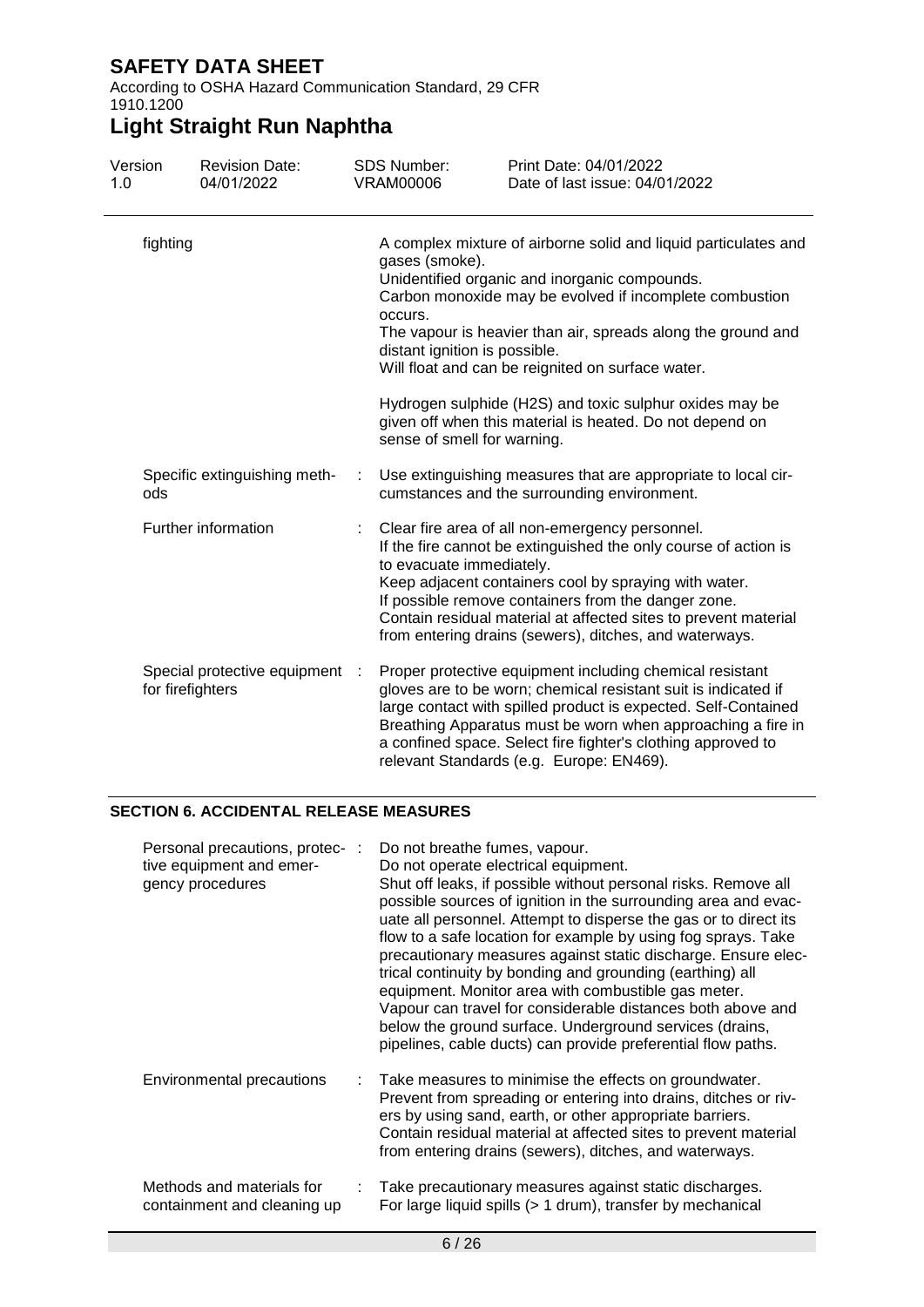According to OSHA Hazard Communication Standard, 29 CFR 1910.1200

# **Light Straight Run Naphtha**

| Version<br>1.0 | <b>Revision Date:</b><br>04/01/2022 | <b>SDS Number:</b><br><b>VRAM00006</b>                                    | Print Date: 04/01/2022<br>Date of last issue: 04/01/2022                                                                                                                                                                                                                                                                                                                                                                                                                                                                                                                                                                      |
|----------------|-------------------------------------|---------------------------------------------------------------------------|-------------------------------------------------------------------------------------------------------------------------------------------------------------------------------------------------------------------------------------------------------------------------------------------------------------------------------------------------------------------------------------------------------------------------------------------------------------------------------------------------------------------------------------------------------------------------------------------------------------------------------|
|                |                                     |                                                                           | means such as vacuum truck to a salvage tank for recovery or<br>safe disposal. Do not flush away residues with water. Retain<br>as contaminated waste. Allow residues to evaporate or soak<br>up with an appropriate absorbent material and dispose of<br>safely. Remove contaminated soil and dispose of safely<br>For small liquid spills (< 1 drum), transfer by mechanical<br>means to a labeled, sealable container for product recovery or<br>safe disposal. Allow residues to evaporate or soak up with an<br>appropriate absorbent material and dispose of safely. Remove<br>contaminated soil and dispose of safely. |
|                |                                     | cialist advice.<br>ing) all equipment.                                    | Observe all relevant local and international regulations.<br>Avoid contact with skin, eyes and clothing.<br>Evacuate the area of all non-essential personnel.<br>Ventilate contaminated area thoroughly.<br>If contamination of site occurs remediation may require spe-<br>Ensure electrical continuity by bonding and grounding (earth-                                                                                                                                                                                                                                                                                     |
|                | Additional advice                   | this Safety Data Sheet.<br>cannot be contained.<br>Annex 1 Regulation 26. | For guidance on selection of personal protective equipment<br>see Section 8 of this Safety Data Sheet.<br>Notify authorities if any exposure to the general public or the<br>environment occurs or is likely to occur.<br>For guidance on disposal of spilled material see Section 13 of<br>Local authorities should be advised if significant spillages<br>Maritime spillages should be dealt with using a Shipboard Oil<br>Pollution Emergency Plan (SOPEP), as required by MARPOL                                                                                                                                          |
|                |                                     | 424-8802.<br>8802.                                                        | U.S. regulations may require reporting releases of this materi-<br>al to the environment which exceed the reportable quantity<br>(refer to Section 15) to the National Response Center at (800)<br>Under Section 311 of the Clean Water Act (CWA) this material<br>is considered an oil. As such, spills into surface waters must<br>be reported to the National Response Center at (800) 424-<br>This material is covered by EPA's Comprehensive Environ-<br>mental Response, Compensation and Liability Act (CERCLA)<br>Petroleum Exclusion. Therefore, releases to the environment<br>may not be reportable under CERCLA.  |

### **SECTION 7. HANDLING AND STORAGE**

| Technical measures | : Avoid breathing of or direct contact with material. Only use in<br>well ventilated areas. Wash thoroughly after handling. For<br>guidance on selection of personal protective equipment see<br>Section 8 of this Safety Data Sheet.<br>Prevent spillages.<br>Do not use as a cleaning solvent or other non-motor fuel uses. |  |
|--------------------|-------------------------------------------------------------------------------------------------------------------------------------------------------------------------------------------------------------------------------------------------------------------------------------------------------------------------------|--|
|                    |                                                                                                                                                                                                                                                                                                                               |  |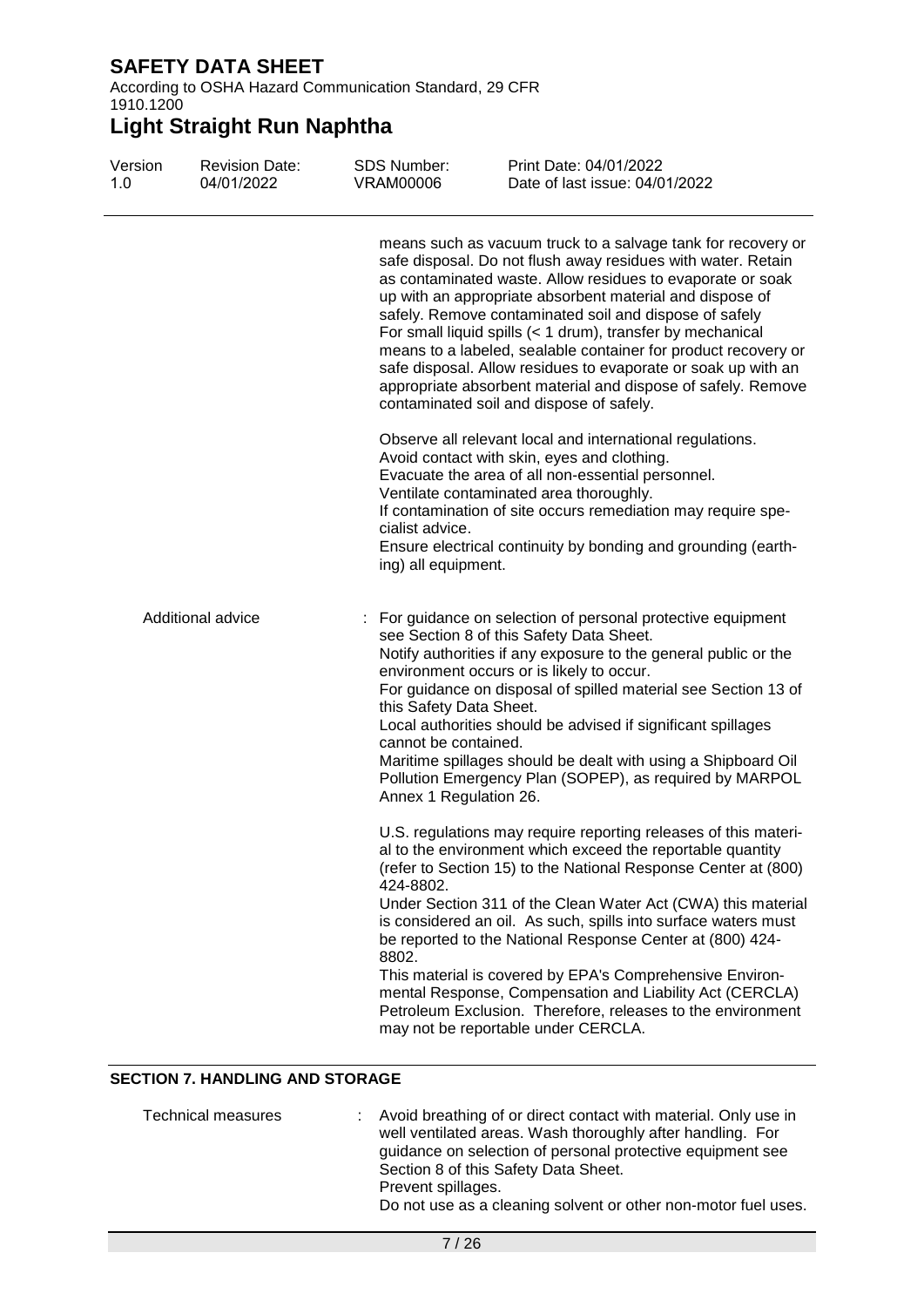According to OSHA Hazard Communication Standard, 29 CFR 1910.1200

| Version<br>1.0 | <b>Revision Date:</b><br>04/01/2022 | <b>SDS Number:</b><br><b>VRAM00006</b>                                                                   | Print Date: 04/01/2022<br>Date of last issue: 04/01/2022                                                                                                                                                                                                                                                                                                                                                                                                                                                                                                                                               |
|----------------|-------------------------------------|----------------------------------------------------------------------------------------------------------|--------------------------------------------------------------------------------------------------------------------------------------------------------------------------------------------------------------------------------------------------------------------------------------------------------------------------------------------------------------------------------------------------------------------------------------------------------------------------------------------------------------------------------------------------------------------------------------------------------|
|                |                                     | laundering.<br>material.                                                                                 | Turn off all battery operated portable electronic devices (ex-<br>amples include: cellular phones, pagers and CD players)<br>before operating gasoline pump.<br>Contaminated leather articles including shoes cannot be de-<br>contaminated and should be destroyed to prevent reuse.<br>Air-dry contaminated clothing in a well-ventilated area before<br>Use the information in this data sheet as input to a risk as-<br>sessment of local circumstances to help determine appropri-<br>ate controls for safe handling, storage and disposal of this<br>Avoid contact with skin, eyes and clothing. |
|                | Advice on safe handling             | ÷<br>age facilities are followed.<br>sources. Avoid sparks.<br>Never siphon by mouth.<br>Avoid exposure. | Ensure that all local regulations regarding handling and stor-<br>When using do not eat or drink.<br>Extinguish any naked flames. Do not smoke. Remove ignition<br>The vapour is heavier than air, spreads along the ground and<br>distant ignition is possible.<br>Use local exhaust ventilation if there is risk of inhalation of<br>vapours, mists or aerosols.<br>Properly dispose of any contaminated rags or cleaning mate-<br>rials in order to prevent fires.                                                                                                                                  |
|                |                                     | tory protection is in use.                                                                               | The inherent toxic and olfactory (sense of smell) fatiguing<br>properties of hydrogen sulphide require that air monitoring<br>alarms be used if concentrations are expected to reach harm-<br>ful levels such as in enclosed spaces, heated transport ves-<br>sels and spill or leak situations. If the air concentration ex-<br>ceeds 10 ppm, the area should be evacuated unless respira-<br>Sudden Release of Pressure Hazard                                                                                                                                                                       |
|                |                                     | tory protection is in use.                                                                               | The inherent toxic and olfactory (sense of smell) fatiguing<br>properties of hydrogen sulphide require that air monitoring<br>alarms be used if concentrations are expected to reach harm-<br>ful levels such as in enclosed spaces, heated transport ves-<br>sels and spill or leak situations. If the air concentration ex-<br>ceeds 10 ppm, the area should be evacuated unless respira-                                                                                                                                                                                                            |
|                | Avoidance of contact                | Strong oxidising agents.                                                                                 |                                                                                                                                                                                                                                                                                                                                                                                                                                                                                                                                                                                                        |
|                | <b>Product Transfer</b>             |                                                                                                          | Wait 2 minutes after tank filling (for tanks such as those on<br>road tanker vehicles) before opening hatches or manholes.<br>Wait 30 minutes after tank filling (for large storage tanks)<br>before opening hatches or manholes. Even with proper<br>grounding and bonding, this material can still accumulate an<br>electrostatic charge. If sufficient charge is allowed to accumu-<br>late, electrostatic discharge and ignition of flammable air-<br>vapour mixtures can occur. Be aware of handling operations<br>that may give rise to additional hazards that result from the                  |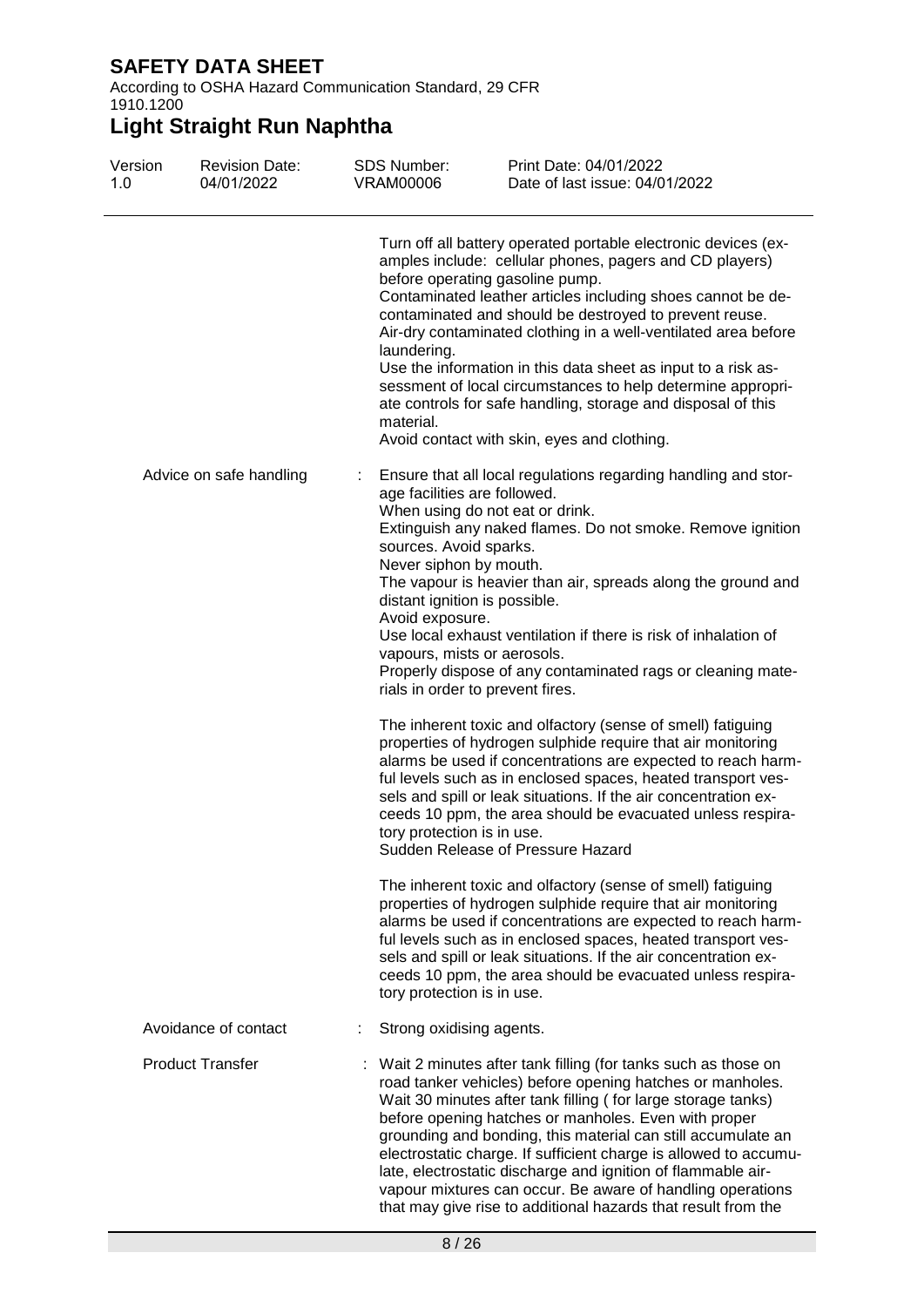According to OSHA Hazard Communication Standard, 29 CFR 1910.1200

| Version<br>1.0 | <b>Revision Date:</b><br>04/01/2022           | <b>SDS Number:</b><br><b>VRAM00006</b>                                  | Print Date: 04/01/2022<br>Date of last issue: 04/01/2022                                                                                                                                                                                                                                                                                                                                                                                                                                                                                                                                                                                                                                                                                                                                                                                                                                                                                                                                |
|----------------|-----------------------------------------------|-------------------------------------------------------------------------|-----------------------------------------------------------------------------------------------------------------------------------------------------------------------------------------------------------------------------------------------------------------------------------------------------------------------------------------------------------------------------------------------------------------------------------------------------------------------------------------------------------------------------------------------------------------------------------------------------------------------------------------------------------------------------------------------------------------------------------------------------------------------------------------------------------------------------------------------------------------------------------------------------------------------------------------------------------------------------------------|
|                |                                               |                                                                         | accumulation of static charges. These include but are not<br>limited to pumping (especially turbulent flow), mixing, filtering,<br>splash filling, cleaning and filling of tanks and containers,<br>sampling, switch loading, gauging, vacuum truck operations,<br>and mechanical movements. These activities may lead to<br>static discharge e.g. spark formation. Restrict line velocity<br>during pumping in order to avoid generation of electrostatic<br>discharge $( \leq 1 \text{ m/s}$ until fill pipe submerged to twice its diame-<br>ter, then $\leq$ 7 m/s). Avoid splash filling. Do NOT use com-<br>pressed air for filling, discharging, or handling operations.                                                                                                                                                                                                                                                                                                         |
|                | Further information on stor-<br>age stability | Tank storage:<br>÷<br>Keep in a cool place.<br>reduce the risk.<br>ble. | Tanks must be specifically designed for use with this product.<br>Bulk storage tanks should be diked (bunded).<br>Locate tanks away from heat and other sources of ignition.<br>Cleaning, inspection and maintenance of storage tanks is a<br>specialist operation, which requires the implementation of<br>strict procedures and precautions.<br>Electrostatic charges will be generated during pumping.<br>Electrostatic discharge may cause fire. Ensure electrical con-<br>tinuity by bonding and grounding (earthing) all equipment to<br>The vapours in the head space of the storage vessel may lie<br>in the flammable/explosive range and hence may be flamma-<br>Refer to section 15 for any additional specific legislation cov-<br>ering the packaging and storage of this product.                                                                                                                                                                                         |
|                | Packaging material                            | ÷                                                                       | Suitable material: For containers, or container linings use mild<br>steel, stainless steel., Aluminium may also be used for appli-<br>cations where it does not present an unnecessary fire hazard.,<br>Examples of suitable materials are: high density polyethylene<br>(HDPE), polypropylene (PP), and Viton (FKM), which have<br>been specifically tested for compatibility with this product., For<br>container linings, use amine-adduct cured epoxy paint., For<br>seals and gaskets use: graphite, PTFE, Viton A, Viton B.<br>Unsuitable material: Some synthetic materials may be unsuit-<br>able for containers or container linings depending on the ma-<br>terial specification and intended use. Examples of materials to<br>avoid are: natural rubber (NR), nitrile rubber (NBR), ethylene<br>propylene rubber (EPDM), polymethyl methacrylate (PMMA),<br>polystyrene, polyvinyl chloride (PVC), polyisobutylene., How-<br>ever, some may be suitable for glove materials. |
|                | <b>Container Advice</b>                       |                                                                         | : Do not cut, drill, grind, weld or perform similar operations on or<br>near containers. Containers, even those that have been emp-<br>tied, can contain explosive vapours.                                                                                                                                                                                                                                                                                                                                                                                                                                                                                                                                                                                                                                                                                                                                                                                                             |
|                | Specific use(s)                               | Not applicable                                                          |                                                                                                                                                                                                                                                                                                                                                                                                                                                                                                                                                                                                                                                                                                                                                                                                                                                                                                                                                                                         |
|                |                                               |                                                                         | See additional references that provide safe handling practices<br>for liquids that are determined to be static accumulators:<br>American Petroleum Institute 2003 (Protection Against Igni-                                                                                                                                                                                                                                                                                                                                                                                                                                                                                                                                                                                                                                                                                                                                                                                             |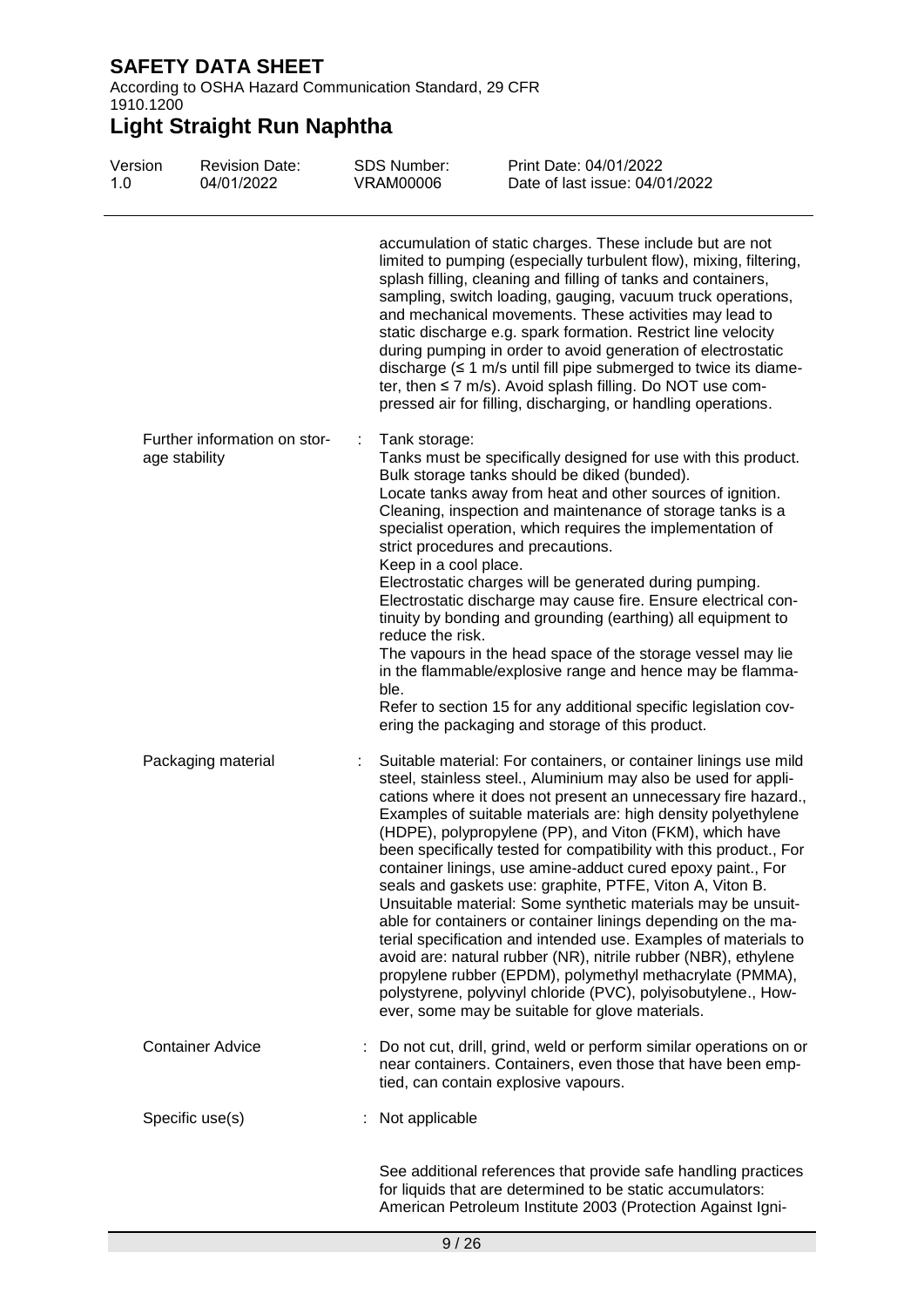According to OSHA Hazard Communication Standard, 29 CFR 1910.1200

## **Light Straight Run Naphtha**

| Version | <b>Revision Date:</b> | <b>SDS Number:</b> | Print Date: 04/01/2022         |
|---------|-----------------------|--------------------|--------------------------------|
| 1.0     | 04/01/2022            | VRAM00006          | Date of last issue: 04/01/2022 |

tions Arising out of Static, Lightning and Stray Currents) or National Fire Protection Agency 77 (Recommended Practices on Static Electricity). IEC/TS 60079-32-1: Electrostatic hazards, guidance

#### **SECTION 8. EXPOSURE CONTROLS AND PERSONAL PROTECTION**

| Components                                 | CAS-No.        | Value type<br>(Form of<br>exposure) | Control parame-<br>ters / Permissible<br>concentration | <b>Basis</b>     |
|--------------------------------------------|----------------|-------------------------------------|--------------------------------------------------------|------------------|
| naphtha (petroleum), light<br>straight-run | 64741-46-4     | <b>TWA</b>                          | 500 ppm<br>2,000 mg/m3                                 | OSHA Z-1         |
| n-Hexane                                   | 110-54-3       | <b>TWA</b>                          | 500 ppm<br>1,800 mg/m3                                 | OSHA Z-1         |
| n-Hexane                                   |                | <b>TWA</b>                          | $50$ ppm                                               | <b>ACGIH</b>     |
|                                            |                |                                     |                                                        |                  |
| Benzene                                    |                | <b>TWA</b>                          | $0.5$ ppm                                              | <b>ACGIH</b>     |
| Benzene                                    |                | <b>STEL</b>                         | $2.5$ ppm                                              | <b>ACGIH</b>     |
| Benzene                                    |                | PEL                                 | 1 ppm                                                  | <b>OSHA CARC</b> |
| Benzene                                    |                | <b>STEL</b>                         | 5 ppm                                                  | <b>OSHA CARC</b> |
| Benzene                                    |                | <b>TWA</b>                          | 10 ppm                                                 | OSHA Z-2         |
| Benzene                                    |                | <b>CEIL</b>                         | 25 ppm                                                 | OSHA Z-2         |
| Benzene                                    |                | Peak                                | 50 ppm<br>(10 minutes)                                 | OSHA Z-2         |
| Cyclohexane                                | 110-82-7       | <b>TWA</b>                          | 100 ppm                                                | <b>ACGIH</b>     |
| Cyclohexane                                |                | <b>TWA</b>                          | 300 ppm<br>1,050 mg/m3                                 | OSHA Z-1         |
| Xylene                                     | 1330-20-7      | <b>TWA</b>                          | 100 ppm<br>OSHA Z-1<br>435 mg/m3                       |                  |
| Xylene                                     |                | <b>TWA</b>                          | $100$ ppm                                              | <b>ACGIH</b>     |
| Xylene                                     |                | <b>STEL</b>                         | 150 ppm                                                | <b>ACGIH</b>     |
| Xylene                                     |                | <b>STEL</b>                         | 150 ppm<br>655 mg/m3                                   | OSHA P0          |
| Xylene                                     |                | <b>TWA</b>                          | $100$ ppm<br>435 mg/m3                                 | <b>OSHA P0</b>   |
| Toluene                                    | 108-88-3       | <b>TWA</b>                          | 20 ppm                                                 | <b>ACGIH</b>     |
| Toluene                                    |                | <b>TWA</b>                          | 200 ppm                                                | OSHA Z-2         |
| Toluene                                    |                | <b>CEIL</b>                         | 300 ppm                                                | OSHA Z-2         |
| Toluene                                    |                | Peak                                | 500 ppm<br>(10 minutes)                                | OSHA Z-2         |
| Ethylbenzene                               | $100 - 41 - 4$ | <b>TWA</b>                          | 20 ppm                                                 | <b>ACGIH</b>     |
| Ethylbenzene                               |                | <b>TWA</b>                          | 100 ppm                                                | OSHA Z-1         |

#### **Components with workplace control parameters**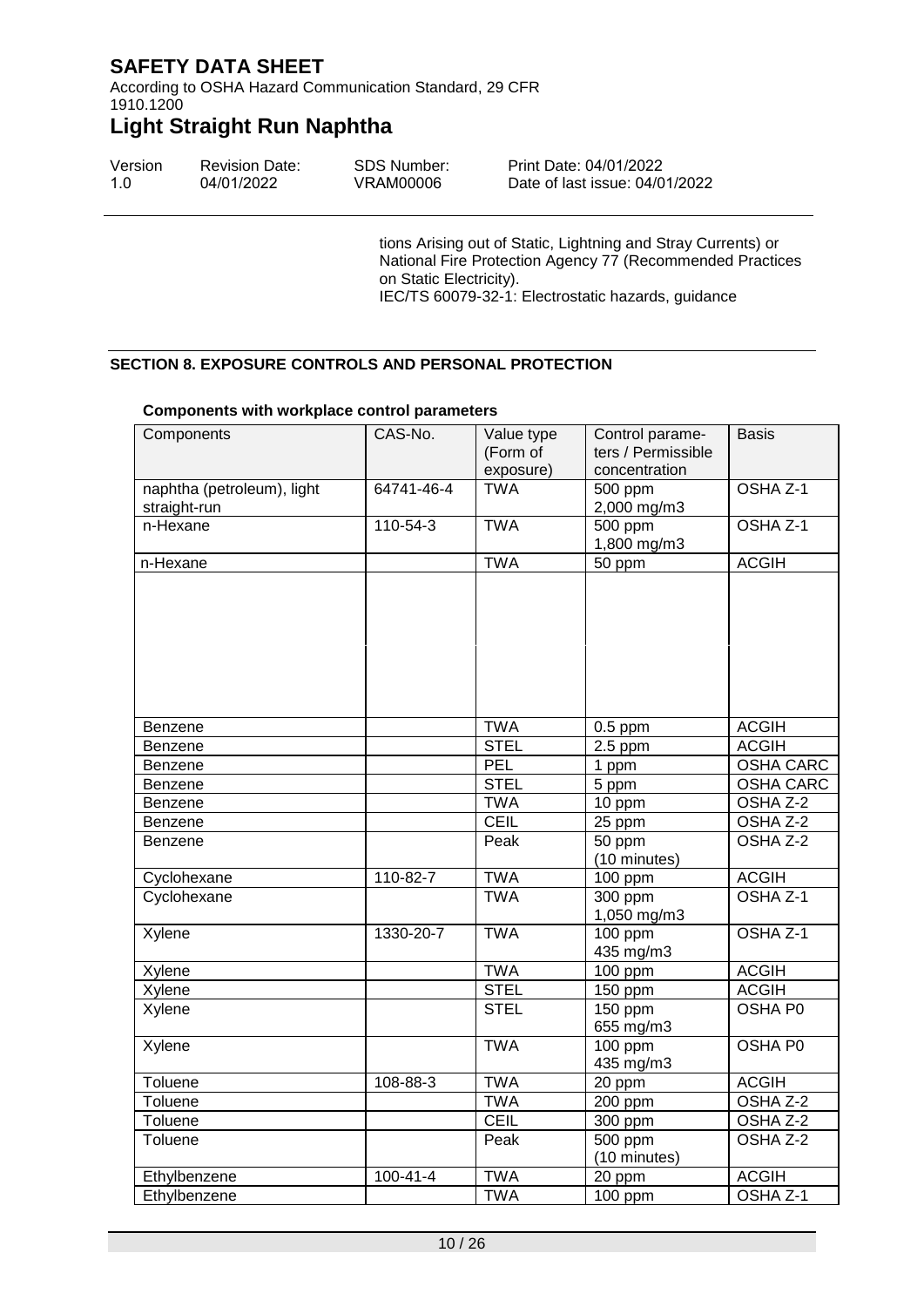According to OSHA Hazard Communication Standard, 29 CFR 1910.1200

# **Light Straight Run Naphtha**

| Version | <b>Revision Date:</b> | SDS Number: | Print Date: 04/01/2022         |
|---------|-----------------------|-------------|--------------------------------|
| 1.O     | 04/01/2022            | VRAM00006   | Date of last issue: 04/01/2022 |

|               |         |     | 435 mg/m3           |              |
|---------------|---------|-----|---------------------|--------------|
| Cumene        | 98-82-8 | TWA | 50 ppm<br>245 mg/m3 | OSHA Z-1     |
| <b>Cumene</b> |         | TWA | 5 ppm               | <b>ACGIH</b> |

#### **Biological occupational exposure limits**

| Components     | CAS-No.        | Control<br>parameters                                        | Biological<br>specimen | Sam-<br>pling<br>time                                                      | Permissible<br>concentra-<br>tion | <b>Basis</b>               |
|----------------|----------------|--------------------------------------------------------------|------------------------|----------------------------------------------------------------------------|-----------------------------------|----------------------------|
| Toluene        | 108-88-3       | Toluene                                                      | In blood               | Prior to<br>last shift<br>of work-<br>week                                 | $0.02$ mg/l                       | <b>ACGIH</b><br><b>BEI</b> |
|                |                | Toluene                                                      | Urine                  | End of<br>shift (As<br>soon as<br>possible<br>after<br>exposure<br>ceases) | $0.03$ mg/l                       | <b>ACGIH</b><br><b>BEI</b> |
|                |                | o-Cresol                                                     | Urine                  | End of<br>shift (As<br>soon as<br>possible<br>after<br>exposure<br>ceases) | $0.3$ mg/g<br>Creatinine          | <b>ACGIH</b><br><b>BEI</b> |
| Xylene         | 1330-20-7      | Methylhip-<br>puric acids                                    | Urine                  | End of<br>shift (As<br>soon as<br>possible<br>after<br>exposure<br>ceases) | 1.5 $g/g$ cre-<br>atinine         | <b>ACGIH</b><br><b>BEI</b> |
| Ethylbenzene   | $100 - 41 - 4$ | Sum of<br>mandelic<br>acid and<br>phenyl gly-<br>oxylic acid | Urine                  | End of<br>shift (As<br>soon as<br>possible<br>after<br>exposure<br>ceases) | $0.15$ g/g<br>creatinine          | <b>ACGIH</b><br><b>BEI</b> |
| <b>Benzene</b> | $71-43-2$      | S-<br>Phenylmer-<br>capturic<br>acıd                         | Urine                  | End of<br>shift (As<br>soon as<br>possible<br>after<br>exposure<br>ceases) | $25 \mu g/g$<br>creatinine        | <b>ACGIH</b><br><b>BEI</b> |
|                |                | t,t-Muconic<br>acid                                          | Urine                  | End of<br>shift (As<br>soon as<br>possible<br>after<br>exposure            | 500 µg/g<br>creatinine            | <b>ACGIH</b><br><b>BEI</b> |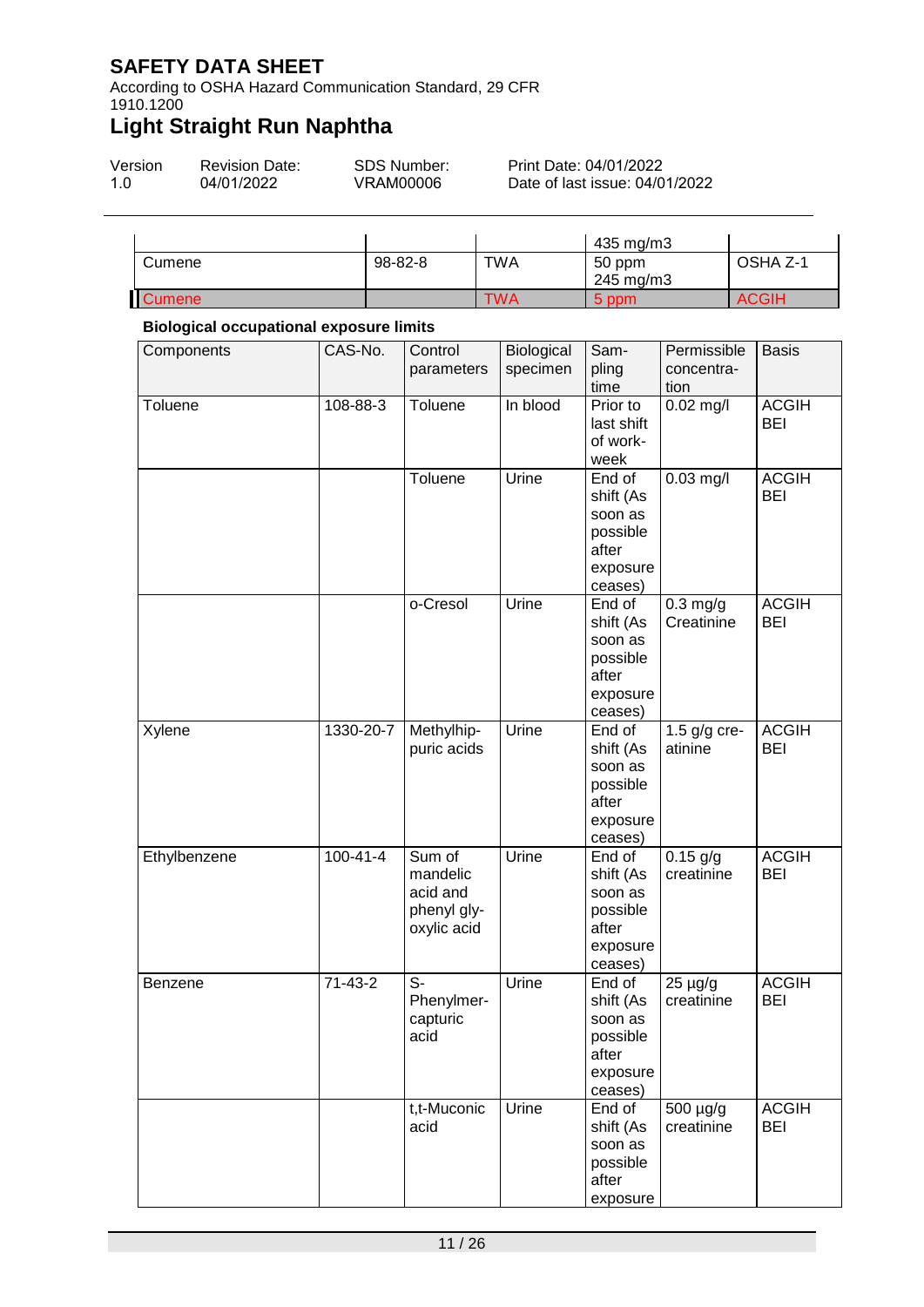According to OSHA Hazard Communication Standard, 29 CFR 1910.1200

### **Light Straight Run Naphtha**

| Version | <b>Revision Date:</b> | <b>SDS Number:</b> | Print Date: 04/01/2022   |
|---------|-----------------------|--------------------|--------------------------|
| 1.0     | 04/01/2022            | VRAM00006          | Date of last issue: 04/0 |

|          |          |                             |       | ceases)         |            |                            |
|----------|----------|-----------------------------|-------|-----------------|------------|----------------------------|
| n-Hexane | 110-54-3 | $2.5 -$<br>Hexanedi-<br>one | Jrine | End of<br>shift | $0.5$ mg/l | <b>ACGIH</b><br><b>BEI</b> |

#### **Monitoring Methods**

Monitoring of the concentration of substances in the breathing zone of workers or in the general workplace may be required to confirm compliance with an OEL and adequacy of exposure controls. For some substances biological monitoring may also be appropriate.

Validated exposure measurement methods should be applied by a competent person and samples analysed by an accredited laboratory.

Examples of sources of recommended exposure measurement methods are given below or contact the supplier. Further national methods may be available.

National Institute of Occupational Safety and Health (NIOSH), USA: Manual of Analytical Methods http://www.cdc.gov/niosh/

Occupational Safety and Health Administration (OSHA), USA: Sampling and Analytical Methods http://www.osha.gov/

Health and Safety Executive (HSE), UK: Methods for the Determination of Hazardous Substances http://www.hse.gov.uk/

Institut für Arbeitsschutz Deutschen Gesetzlichen Unfallversicherung (IFA) , Germany http://www.dguv.de/inhalt/index.jsp

L'Institut National de Recherche et de Securité, (INRS), France http://www.inrs.fr/accueil

**Engineering measures** : The level of protection and types of controls necessary will vary depending upon potential exposure conditions. Select controls based on a risk assessment of local circumstances. Appropriate measures include: Use sealed systems as far as possible. Adequate explosion-proof ventilation to control airborne concentrations below the exposure guidelines/limits. Local exhaust ventilation is recommended. Eye washes and showers for emergency use. Prevent unauthorised persons entering the zone. Firewater monitors and deluge systems are recommended.

04/01/2022

General Information:

Consider technical advances and process upgrades (including automation) for the elimination of releases. Minimise exposure using measures such as closed systems, dedicated facilities and suitable general/local exhaust ventilation. Drain down systems and clear transfer lines prior to breaking containment. Clean/flush equipment, where possible, prior to maintenance. Where there is potential for exposure: restrict access to authorised persons; provide specific activity training to operators to minimise exposures; wear suitable gloves and coveralls to prevent skin contamination; wear respiratory protection when there is potential for inhalation; clear up spills immediately and dispose of wastes safely.Ensure safe systems of work or equivalent arrangements are in place to manage risks. Regularly inspect, test and maintain all control measures. Consider the need for risk based health surveil-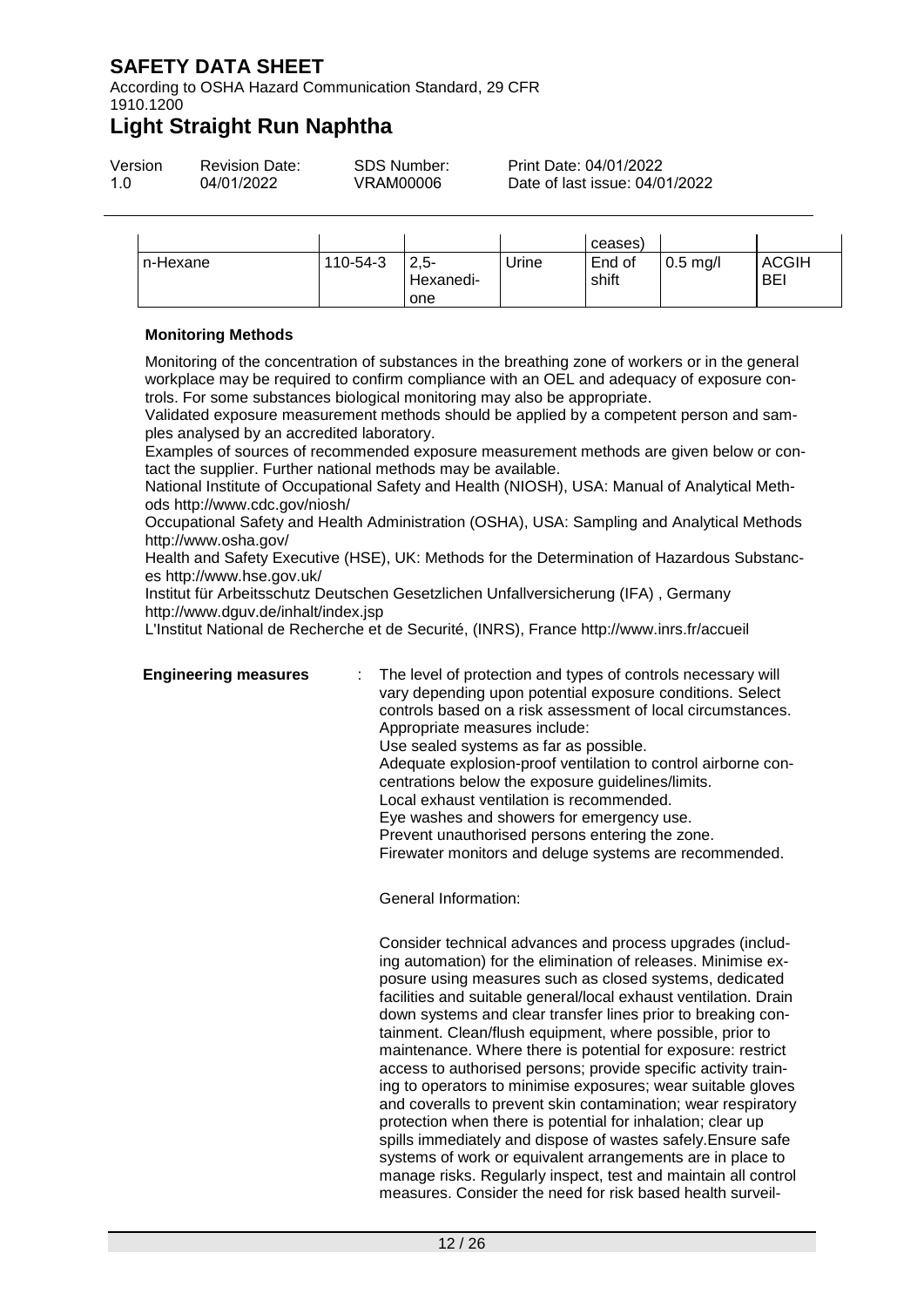According to OSHA Hazard Communication Standard, 29 CFR 1910.1200

| Version<br>1.0 | <b>Revision Date:</b><br>04/01/2022 | <b>SDS Number:</b><br><b>VRAM00006</b> | Print Date: 04/01/2022<br>Date of last issue: 04/01/2022                                                                                                                                                                                                                                                                                                                                                                                                                                                                                                                                                                                                                                                                                                                                                                                                                                                                                                                                                                                                                                                                                                                                                                                                                                                                                                                                                |
|----------------|-------------------------------------|----------------------------------------|---------------------------------------------------------------------------------------------------------------------------------------------------------------------------------------------------------------------------------------------------------------------------------------------------------------------------------------------------------------------------------------------------------------------------------------------------------------------------------------------------------------------------------------------------------------------------------------------------------------------------------------------------------------------------------------------------------------------------------------------------------------------------------------------------------------------------------------------------------------------------------------------------------------------------------------------------------------------------------------------------------------------------------------------------------------------------------------------------------------------------------------------------------------------------------------------------------------------------------------------------------------------------------------------------------------------------------------------------------------------------------------------------------|
|                |                                     | lance.<br>assistance.                  | Do not ingest. If swallowed, then seek immediate medical                                                                                                                                                                                                                                                                                                                                                                                                                                                                                                                                                                                                                                                                                                                                                                                                                                                                                                                                                                                                                                                                                                                                                                                                                                                                                                                                                |
|                | Personal protective equipment       |                                        |                                                                                                                                                                                                                                                                                                                                                                                                                                                                                                                                                                                                                                                                                                                                                                                                                                                                                                                                                                                                                                                                                                                                                                                                                                                                                                                                                                                                         |
|                | Respiratory protection              | ratus.                                 | If engineering controls do not maintain airborne concentra-<br>tions to a level which is adequate to protect worker health,<br>select respiratory protection equipment suitable for the spe-<br>cific conditions of use and meeting relevant legislation.<br>Check with respiratory protective equipment suppliers.<br>Where air-filtering respirators are suitable, select an appro-<br>priate combination of mask and filter.<br>Where air-filtering respirators are unsuitable (e.g. airborne<br>concentrations are high, risk of oxygen deficiency, confined<br>space) use appropriate positive pressure breathing appa-<br>All respiratory protection equipment and use must be in ac-<br>cordance with local regulations.                                                                                                                                                                                                                                                                                                                                                                                                                                                                                                                                                                                                                                                                         |
|                |                                     |                                        | Respirator selection, use and maintenance should be in ac-<br>cordance with the requirements of the OSHA Respiratory<br>Protection Standard, 29 CFR 1910.134.                                                                                                                                                                                                                                                                                                                                                                                                                                                                                                                                                                                                                                                                                                                                                                                                                                                                                                                                                                                                                                                                                                                                                                                                                                           |
|                |                                     | >65°C (149°F)].                        | Select a filter suitable for the combination of organic gases<br>and vapours and particles [Type A/Type P boiling point                                                                                                                                                                                                                                                                                                                                                                                                                                                                                                                                                                                                                                                                                                                                                                                                                                                                                                                                                                                                                                                                                                                                                                                                                                                                                 |
|                |                                     |                                        | In areas where hydrogen sulphide vapours may accumulate,<br>a positive-pressure air-supplied respirator is advised.                                                                                                                                                                                                                                                                                                                                                                                                                                                                                                                                                                                                                                                                                                                                                                                                                                                                                                                                                                                                                                                                                                                                                                                                                                                                                     |
|                | Hand protection<br>Remarks          |                                        | Personal hygiene is a key element of effective hand care.<br>Gloves must only be worn on clean hands. After using<br>gloves, hands should be washed and dried thoroughly. Appli-<br>cation of a non-perfumed moisturizer is recommended. Suit-<br>ability and durability of a glove is dependent on usage, e.g.<br>frequency and duration of contact, chemical resistance of<br>glove material, dexterity. Always seek advice from glove sup-<br>pliers. Contaminated gloves should be replaced. For continu-<br>ous contact we recommend gloves with breakthrough time of<br>more than 240 minutes with preference for > 480 minutes<br>where suitable gloves can be identified. For short-term/splash<br>protection we recommend the same but recognize that suita-<br>ble gloves offering this level of protection may not be availa-<br>ble and in this case a lower breakthrough time maybe ac-<br>ceptable so long as appropriate maintenance and replace-<br>ment regimes are followed. Glove thickness is not a good<br>predictor of glove resistance to a chemical as it is dependent<br>on the exact composition of the glove material.<br>Select gloves tested to a relevant standard (e.g. Europe<br>EN374, US F739). When prolonged or frequent repeated<br>contact occurs, Nitrile gloves may be suitable. (Breakthrough<br>time of > 240 minutes.) For incidental contact/splash protec- |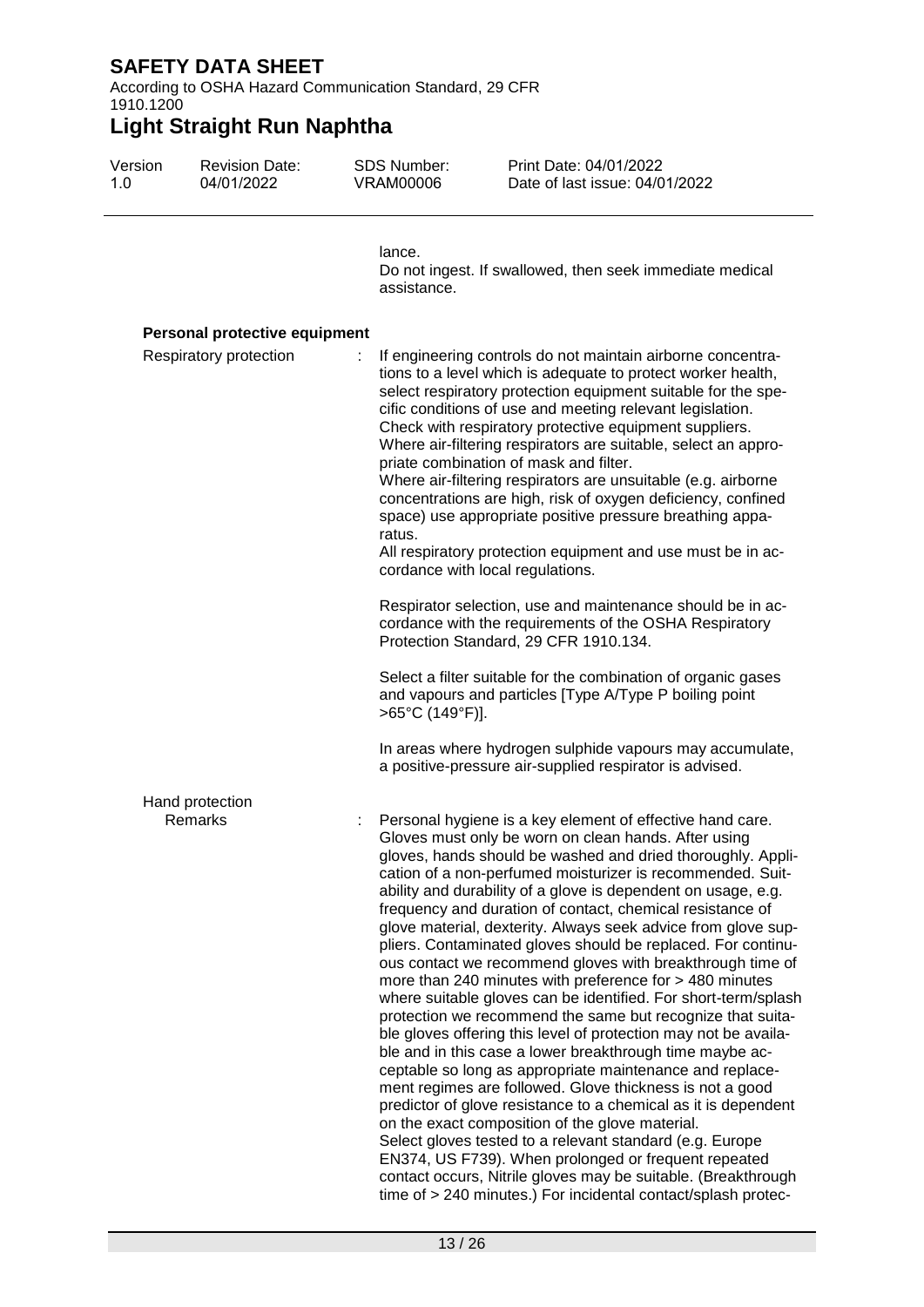#### According to OSHA Hazard Communication Standard, 29 CFR 1910.1200

## **Light Straight Run Naphtha**

| Version<br>1.0 | <b>Revision Date:</b><br>04/01/2022    |   | <b>SDS Number:</b><br>VRAM00006                 | Print Date: 04/01/2022<br>Date of last issue: 04/01/2022                                                                                                                                                                                                                                                                   |
|----------------|----------------------------------------|---|-------------------------------------------------|----------------------------------------------------------------------------------------------------------------------------------------------------------------------------------------------------------------------------------------------------------------------------------------------------------------------------|
|                |                                        |   |                                                 | tion Neoprene, PVC gloves may be suitable.                                                                                                                                                                                                                                                                                 |
|                | Eye protection                         |   | adequate eye protection.                        | Wear goggles for use against liquids and gas.<br>If a local risk assessment deems it so then chemical splash<br>goggles may not be required and safety glasses may provide                                                                                                                                                 |
|                | Skin and body protection               |   |                                                 | : Wear chemical resistant gloves/gauntlets and boots. Where<br>risk of splashing, also wear an apron.                                                                                                                                                                                                                      |
|                | Protective measures                    | ÷ |                                                 | Personal protective equipment (PPE) should meet recom-<br>mended national standards. Check with PPE suppliers.                                                                                                                                                                                                             |
|                | Hygiene measures                       |   | Practice good housekeeping.                     | Always observe good personal hygiene measures, such as<br>washing hands after handling the material and before eating,<br>drinking, and/or smoking. Routinely wash work clothing and<br>protective equipment to remove contaminants. Discard con-<br>taminated clothing and footwear that cannot be cleaned.               |
|                | <b>Environmental exposure controls</b> |   |                                                 |                                                                                                                                                                                                                                                                                                                            |
|                | General advice                         |   | vapour.<br>ronmental legislation.<br>section 6. | : Local guidelines on emission limits for volatile substances<br>must be observed for the discharge of exhaust air containing<br>Minimise release to the environment. An environmental as-<br>sessment must be made to ensure compliance with local envi-<br>Information on accidental release measures are to be found in |

#### **SECTION 9. PHYSICAL AND CHEMICAL PROPERTIES**

| Appearance                                                              | ÷   | liquid                    |
|-------------------------------------------------------------------------|-----|---------------------------|
| Colour                                                                  |     | Not applicable            |
| Odour                                                                   |     | Not applicable            |
| Odour Threshold                                                         |     | Data not available        |
| рH                                                                      |     | Data not available        |
| Melting point/freezing point                                            | × 1 | Data not available        |
| Initial boiling point and boiling : -20 - 180 °C / -4 - 356 °F<br>range |     | Method: Unspecified       |
| Flash point                                                             |     | : $\le$ = -40 °C / -40 °F |
|                                                                         |     | Method: Unspecified       |
| Evaporation rate                                                        |     | Data not available        |
| Flammability (solid, gas)                                               | t.  | Not applicable            |
|                                                                         |     |                           |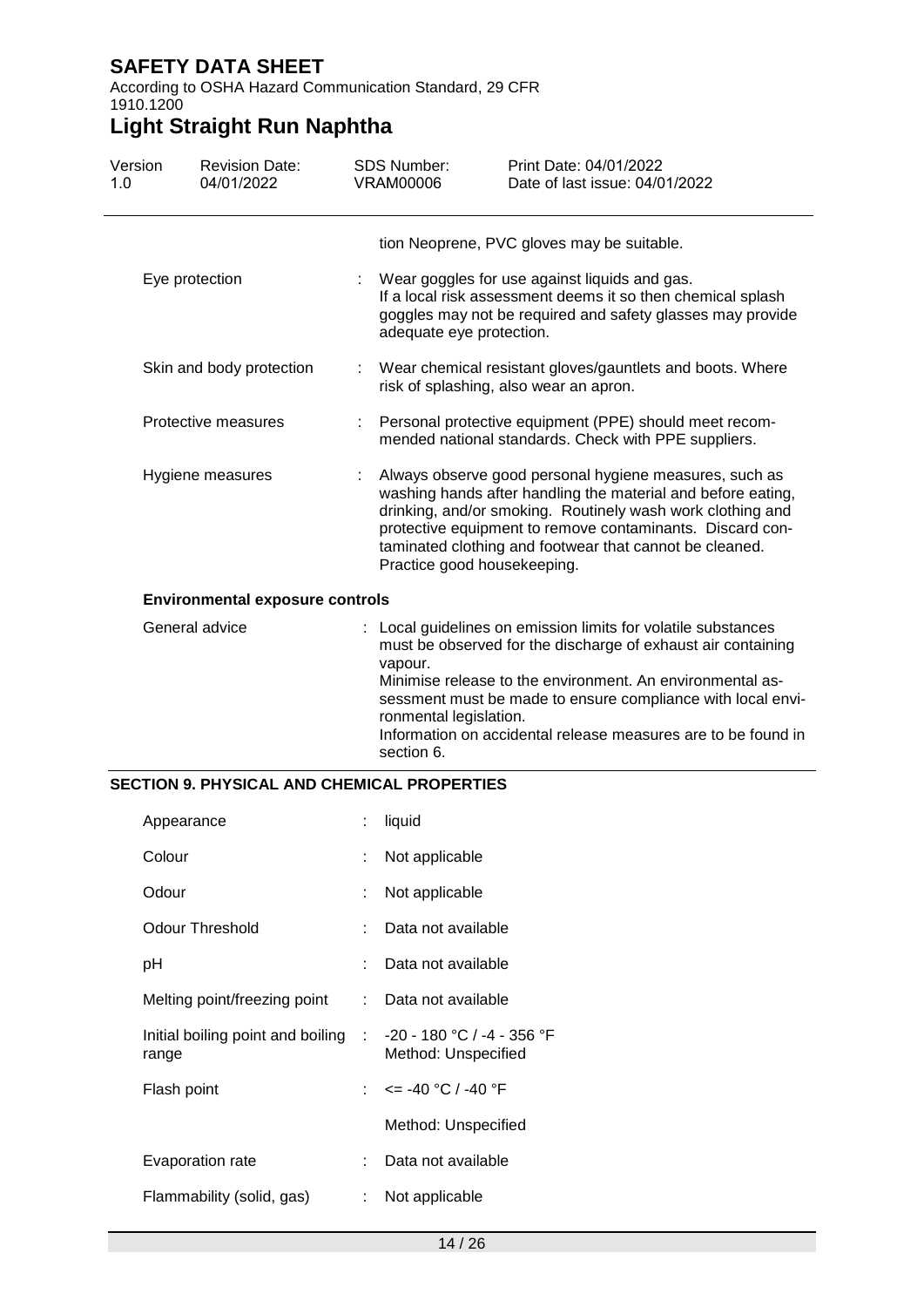#### According to OSHA Hazard Communication Standard, 29 CFR 1910.1200

| Version<br>1.0 | <b>Revision Date:</b><br>04/01/2022                                        |                | <b>SDS Number:</b><br><b>VRAM00006</b>     | Print Date: 04/01/2022<br>Date of last issue: 04/01/2022                                                                                                                                                                                                                                                                                                                                                                                                                                                                                  |
|----------------|----------------------------------------------------------------------------|----------------|--------------------------------------------|-------------------------------------------------------------------------------------------------------------------------------------------------------------------------------------------------------------------------------------------------------------------------------------------------------------------------------------------------------------------------------------------------------------------------------------------------------------------------------------------------------------------------------------------|
|                | Upper explosion limit / upper $\therefore$ 7.60 %(V)<br>flammability limit |                |                                            |                                                                                                                                                                                                                                                                                                                                                                                                                                                                                                                                           |
|                | Lower explosion limit / Lower : Data not available<br>flammability limit   |                |                                            |                                                                                                                                                                                                                                                                                                                                                                                                                                                                                                                                           |
|                | Vapour pressure                                                            |                | : 15 - 100 kPa (38.0 °C / 100.4 °F)        |                                                                                                                                                                                                                                                                                                                                                                                                                                                                                                                                           |
|                |                                                                            |                | Method: Unspecified                        |                                                                                                                                                                                                                                                                                                                                                                                                                                                                                                                                           |
|                |                                                                            |                | 20 - 180 kPa (50.0 °C / 122.0 °F)          |                                                                                                                                                                                                                                                                                                                                                                                                                                                                                                                                           |
|                |                                                                            |                | Method: Unspecified                        |                                                                                                                                                                                                                                                                                                                                                                                                                                                                                                                                           |
|                | Relative vapour density                                                    |                | Data not available                         |                                                                                                                                                                                                                                                                                                                                                                                                                                                                                                                                           |
|                | Relative density                                                           |                | Data not available                         |                                                                                                                                                                                                                                                                                                                                                                                                                                                                                                                                           |
|                | Density                                                                    |                | Method: Unspecified                        | : 640 - 760 kg/m3 (15.0 °C / 59.0 °F)                                                                                                                                                                                                                                                                                                                                                                                                                                                                                                     |
|                | Solubility(ies)<br>Water solubility                                        |                | Data not available                         |                                                                                                                                                                                                                                                                                                                                                                                                                                                                                                                                           |
|                | Solubility in other solvents :                                             |                | Data not available                         |                                                                                                                                                                                                                                                                                                                                                                                                                                                                                                                                           |
|                | Partition coefficient: n-<br>octanol/water                                 | $\mathbb{R}^n$ | log Pow: 2 - 7                             |                                                                                                                                                                                                                                                                                                                                                                                                                                                                                                                                           |
|                |                                                                            |                | log Pow: 2 - 7                             |                                                                                                                                                                                                                                                                                                                                                                                                                                                                                                                                           |
|                | Auto-ignition temperature                                                  |                | : Data not available                       |                                                                                                                                                                                                                                                                                                                                                                                                                                                                                                                                           |
|                | Decomposition temperature : Data not available                             |                |                                            |                                                                                                                                                                                                                                                                                                                                                                                                                                                                                                                                           |
|                | Viscosity<br>Viscosity, dynamic                                            |                | : Data not available                       |                                                                                                                                                                                                                                                                                                                                                                                                                                                                                                                                           |
|                | Viscosity, kinematic                                                       | ÷              | 0.25 - 0.75 mm2/s (40 °C / 104 °F)         |                                                                                                                                                                                                                                                                                                                                                                                                                                                                                                                                           |
|                |                                                                            |                | Method: Unspecified                        |                                                                                                                                                                                                                                                                                                                                                                                                                                                                                                                                           |
|                | <b>Explosive properties</b>                                                |                | <b>Classification Code: Not classified</b> |                                                                                                                                                                                                                                                                                                                                                                                                                                                                                                                                           |
|                | Oxidizing properties                                                       |                | Not applicable                             |                                                                                                                                                                                                                                                                                                                                                                                                                                                                                                                                           |
|                | Conductivity                                                               |                |                                            | Low conductivity: $<$ 100 pS/m, The conductivity of this material<br>makes it a static accumulator., A liquid is typically considered<br>nonconductive if its conductivity is below 100 pS/m and is<br>considered semi-conductive if its conductivity is below 10,000<br>pS/m., Whether a liquid is nonconductive or semiconductive,<br>the precautions are the same., A number of factors, for exam-<br>ple liquid temperature, presence of contaminants, and anti-<br>static additives can greatly influence the conductivity of a liq- |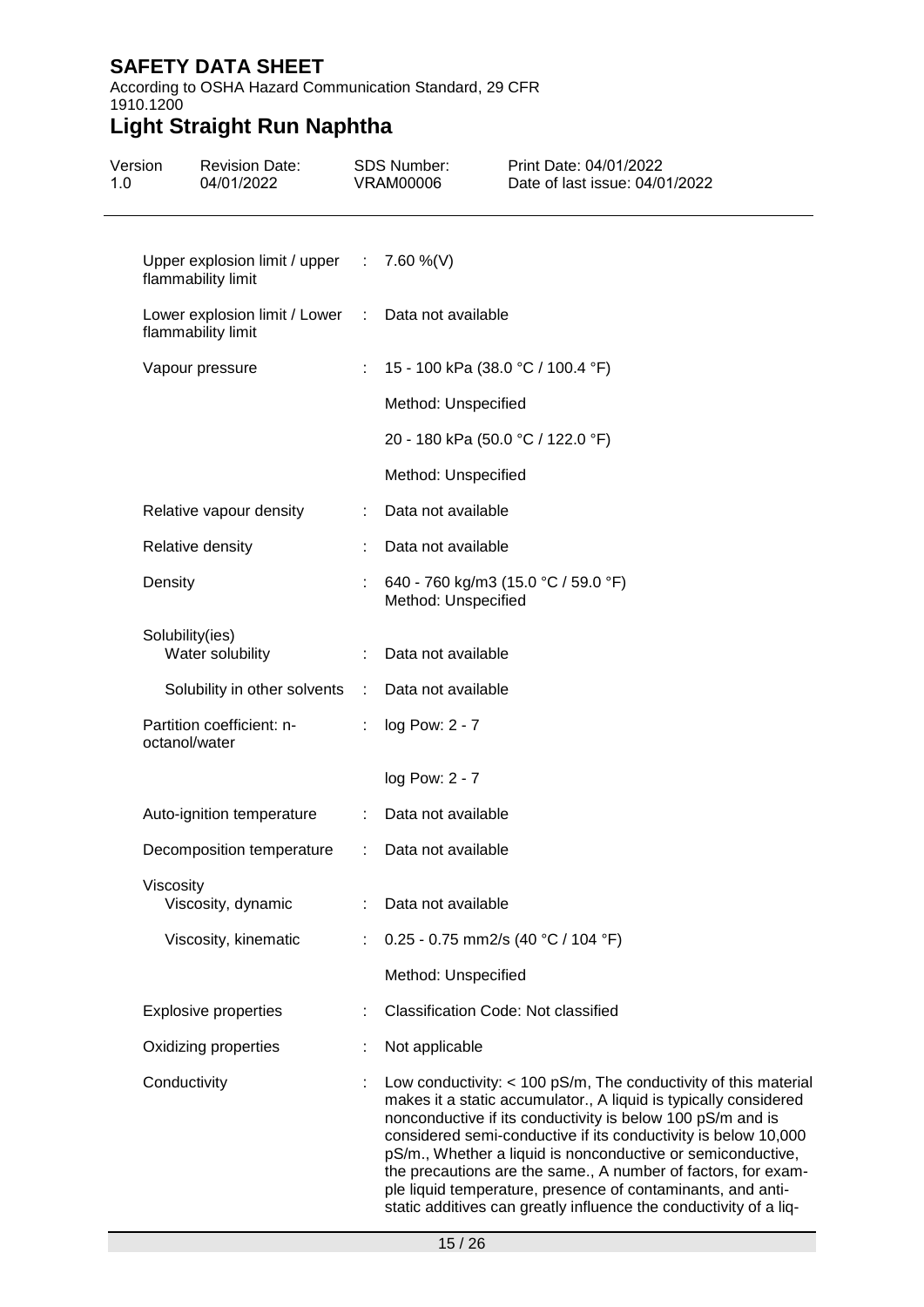According to OSHA Hazard Communication Standard, 29 CFR 1910.1200

# **Light Straight Run Naphtha**

| Version | <b>Revision Date:</b> | SDS Number: | Print Date: 04/01/2022         |
|---------|-----------------------|-------------|--------------------------------|
| 1 O     | 04/01/2022            | VRAM00006   | Date of last issue: 04/01/2022 |

|                                             |   | uid                                                                                                                                                                                                                                                                                                                                                                                                                  |
|---------------------------------------------|---|----------------------------------------------------------------------------------------------------------------------------------------------------------------------------------------------------------------------------------------------------------------------------------------------------------------------------------------------------------------------------------------------------------------------|
| <b>SECTION 10. STABILITY AND REACTIVITY</b> |   |                                                                                                                                                                                                                                                                                                                                                                                                                      |
| Reactivity                                  |   | May oxidise in the presence of air.                                                                                                                                                                                                                                                                                                                                                                                  |
| Chemical stability                          |   | Stable under normal conditions of use.                                                                                                                                                                                                                                                                                                                                                                               |
| Possibility of hazardous reac-<br>tions     | ÷ | No hazardous reaction is expected when handled and stored<br>according to provisions                                                                                                                                                                                                                                                                                                                                 |
| Conditions to avoid                         |   | Avoid heat, sparks, open flames and other ignition sources.                                                                                                                                                                                                                                                                                                                                                          |
|                                             |   | In certain circumstances product can ignite due to static elec-<br>tricity.                                                                                                                                                                                                                                                                                                                                          |
| Incompatible materials                      |   | Strong oxidising agents.                                                                                                                                                                                                                                                                                                                                                                                             |
| Hazardous decomposition<br>products         |   | Hazardous decomposition products are not expected to form<br>during normal storage.<br>Thermal decomposition is highly dependent on conditions. A<br>complex mixture of airborne solids, liquids and gases includ-<br>ing carbon monoxide, carbon dioxide, sulphur oxides and<br>unidentified organic compounds will be evolved when this<br>material undergoes combustion or thermal or oxidative degra-<br>dation. |
|                                             |   | Hydrogen sulphide.                                                                                                                                                                                                                                                                                                                                                                                                   |

#### **SECTION 11. TOXICOLOGICAL INFORMATION**

| Basis for assessment | : Information given is based on product data, a knowledge of<br>the components and the toxicology of similar products. Unless<br>indicated otherwise, the data presented is representative of<br>the product as a whole, rather than for individual compo-<br>$nent(s)$ . |
|----------------------|---------------------------------------------------------------------------------------------------------------------------------------------------------------------------------------------------------------------------------------------------------------------------|
|----------------------|---------------------------------------------------------------------------------------------------------------------------------------------------------------------------------------------------------------------------------------------------------------------------|

#### **Information on likely routes of exposure**

Exposure may occur via inhalation, ingestion, skin absorption, skin or eye contact, and accidental ingestion.

#### **Acute toxicity**

| <b>Product:</b>           |                                                                                                                                            |
|---------------------------|--------------------------------------------------------------------------------------------------------------------------------------------|
| Acute oral toxicity       | : LD50 Oral (Rat): $> 5,000$ mg/kg<br>Remarks: Low toxicity:                                                                               |
| Acute inhalation toxicity | : LC 50 (Rat): $>$ 5 mg/l<br>Exposure time: 4 h<br>Remarks: Low toxicity:                                                                  |
|                           | Remarks: Based on human experience, breathing of vapours<br>or mists may cause a temporary burning sensation to nose,<br>throat and lungs. |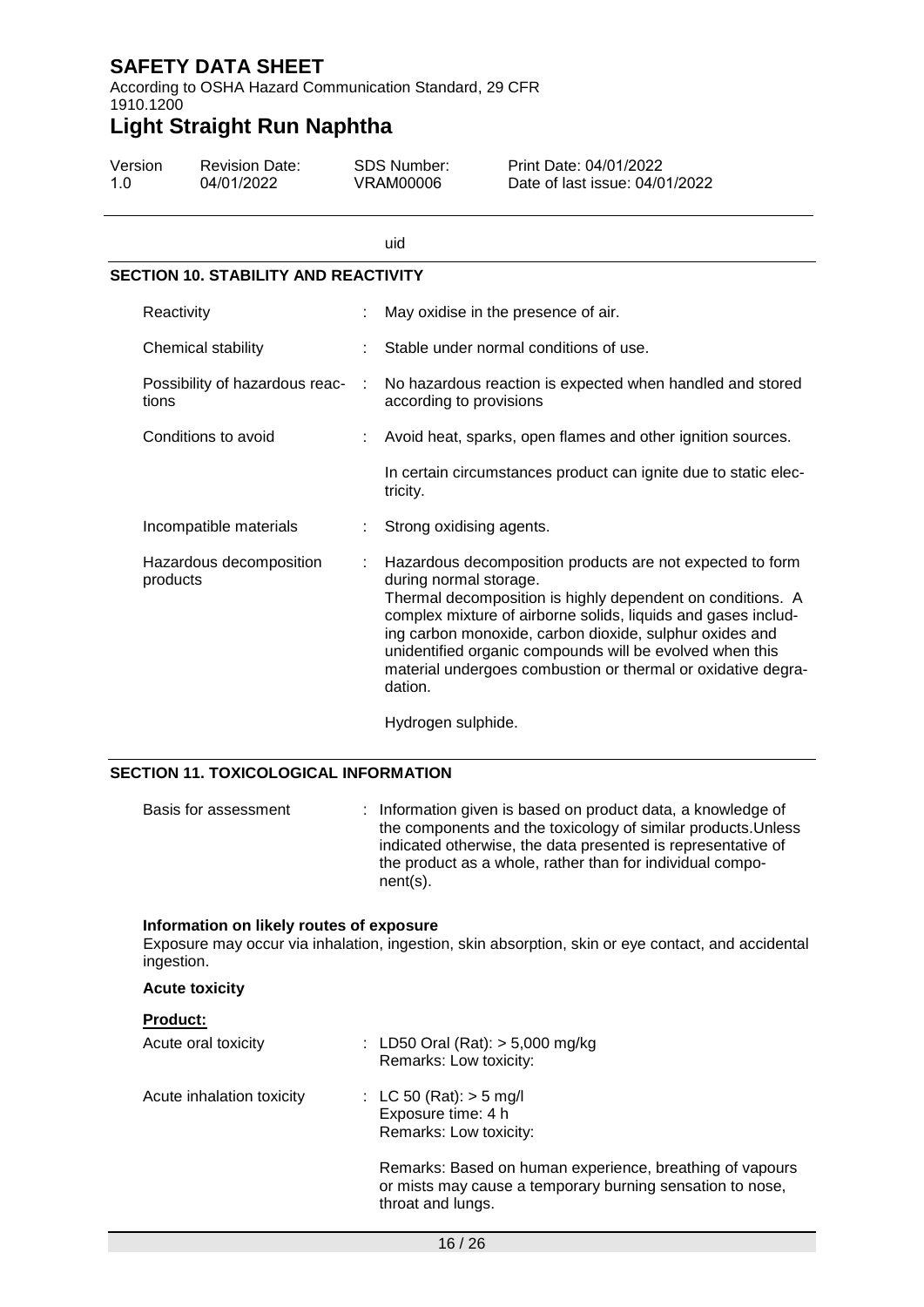According to OSHA Hazard Communication Standard, 29 CFR 1910.1200

## **Light Straight Run Naphtha**

| Version<br>1.0 | <b>Revision Date:</b><br>04/01/2022                | <b>SDS Number:</b><br>VRAM00006                             | Print Date: 04/01/2022<br>Date of last issue: 04/01/2022                                                                  |
|----------------|----------------------------------------------------|-------------------------------------------------------------|---------------------------------------------------------------------------------------------------------------------------|
|                | Acute dermal toxicity                              | : LD 50 (Rabbit): $>$ 2,000 mg/kg<br>Remarks: Low toxicity: |                                                                                                                           |
|                | Acute toxicity (other routes of<br>administration) |                                                             | Remarks: Exposure may occur via inhalation, ingestion, skin<br>absorption, skin or eye contact, and accidental ingestion. |

#### **Skin corrosion/irritation**

#### **Product:**

Remarks: Irritating to skin.

#### **Serious eye damage/eye irritation**

#### **Product:**

Remarks: Slightly irritating to the eye., Based on available data, the classification criteria are not met.

Remarks: Irritating to eyes. (Hydrogen Sulfide)

#### **Respiratory or skin sensitisation**

#### **Product:**

Test Type: Respiratory sensitisation Remarks: Not a sensitiser. Based on available data, the classification criteria are not met.

Test Type: Skin sensitisation Remarks: Not a skin sensitiser. Based on available data, the classification criteria are not met.

#### **Germ cell mutagenicity**

#### **Product:**

: Remarks: Contains Benzene, CAS # 71-43-2., May cause heritable genetic damage

Remarks: Mutagenicity studies on gasoline and gasoline blending streams have shown predominantly negative results.

#### **Carcinogenicity**

#### **Product:**

Remarks: Contains Benzene, CAS # 71-43-2., Known human carcinogen.

Remarks: Contains Benzene, CAS # 71-43-2., May cause leukaemia (AML - acute myelogenous leukaemia)., May cause MDS (Myelodysplastic Syndrome).

Remarks: Inhalation exposure to mice causes liver tumours, which are not considered relevant to humans.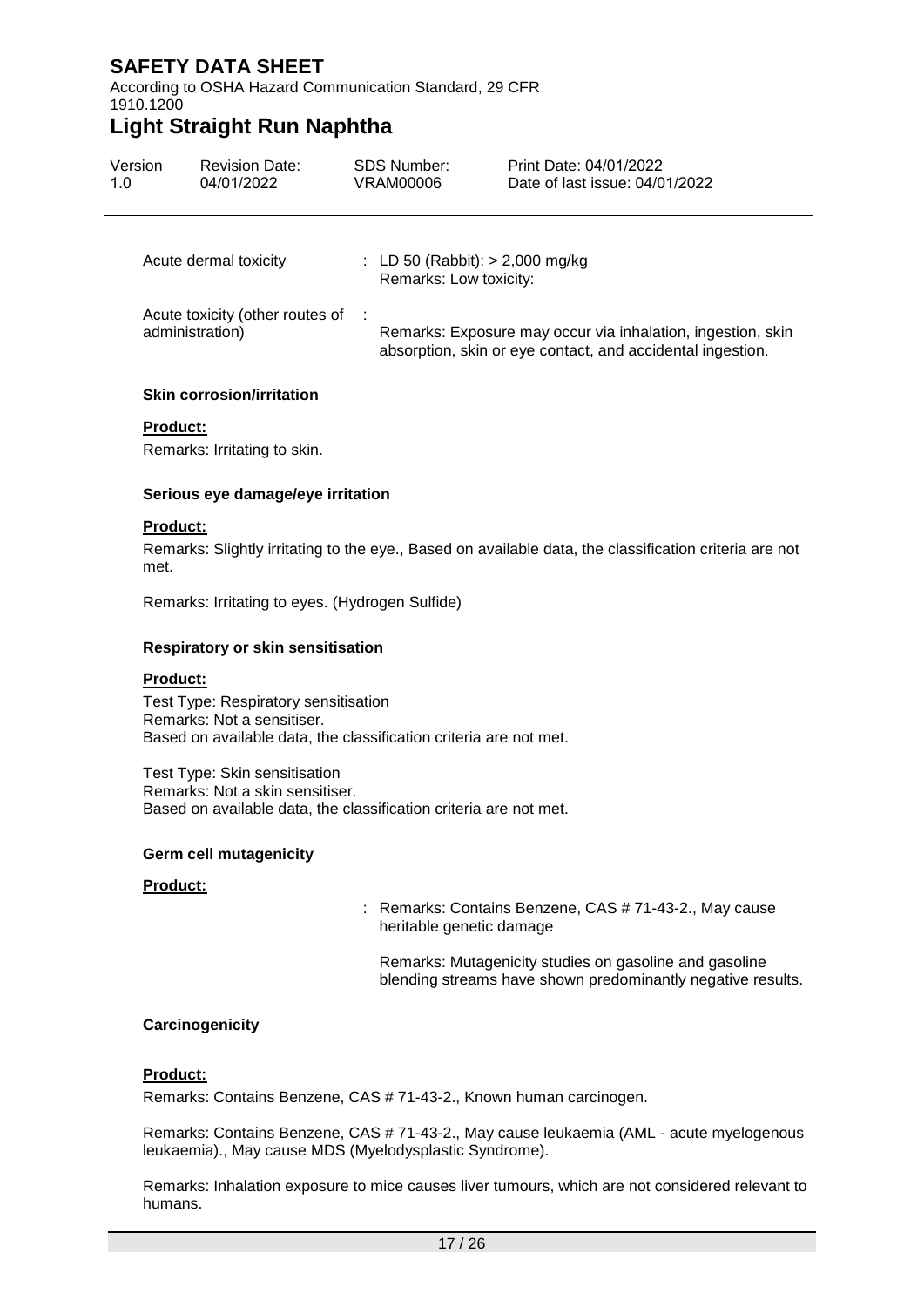According to OSHA Hazard Communication Standard, 29 CFR 1910.1200

# **Light Straight Run Naphtha**

| Version | <b>Revision Date:</b> | SDS Number: | Print Date: 04/01/2022         |
|---------|-----------------------|-------------|--------------------------------|
| 1.0     | 04/01/2022            | VRAM00006   | Date of last issue: 04/01/2022 |

Remarks: An epidemiology study of more than 18,000 petroleum marketing and distribution workers found no significantly increased risk of death from leukemia, multiple myeloma, or kidney cancer associated with gasoline exposure.

| <b>IARC</b>                   | Group 1: Carcinogenic to humans                                                                                                                                                                        |               |
|-------------------------------|--------------------------------------------------------------------------------------------------------------------------------------------------------------------------------------------------------|---------------|
|                               | <b>Benzene</b>                                                                                                                                                                                         | 71-43-2       |
|                               | Group 2B: Possibly carcinogenic to humans                                                                                                                                                              |               |
|                               | naphtha (petroleum), light<br>straight-run                                                                                                                                                             | 64741-46-4    |
|                               | Ethylbenzene                                                                                                                                                                                           | 100-41-4      |
|                               | Cumene                                                                                                                                                                                                 | 98-82-8       |
| <b>OSHA</b>                   | OSHA specifically regulated carcinogen                                                                                                                                                                 |               |
|                               | Benzene                                                                                                                                                                                                | 71-43-2       |
| NTP                           | Known to be human carcinogen                                                                                                                                                                           |               |
|                               | <b>Benzene</b>                                                                                                                                                                                         | 71-43-2       |
|                               | Reasonably anticipated to be a human carcinogen                                                                                                                                                        |               |
|                               | Cumene                                                                                                                                                                                                 | $98 - 82 - 8$ |
|                               |                                                                                                                                                                                                        |               |
| <b>Reproductive toxicity</b>  |                                                                                                                                                                                                        |               |
| <b>Product:</b>               |                                                                                                                                                                                                        |               |
|                               | Remarks: Contains Toluene, CAS # 108-88-3., Causes foe-<br>totoxicity at doses which are maternally toxic.                                                                                             |               |
|                               | Remarks: Contains n-Hexane, CAS # 110-54-3., May impair<br>fertility at doses which produce other toxic effects.                                                                                       |               |
|                               | Remarks: Contains Toluene, CAS # 108-88-3., Many case<br>studies involving abuse during pregnancy indicate that toluene<br>can cause birth defects, growth retardation and learning diffi-<br>culties. |               |
| <b>STOT - single exposure</b> |                                                                                                                                                                                                        |               |

#### **Product:**

Remarks: High concentrations may cause central nervous system depression resulting in head-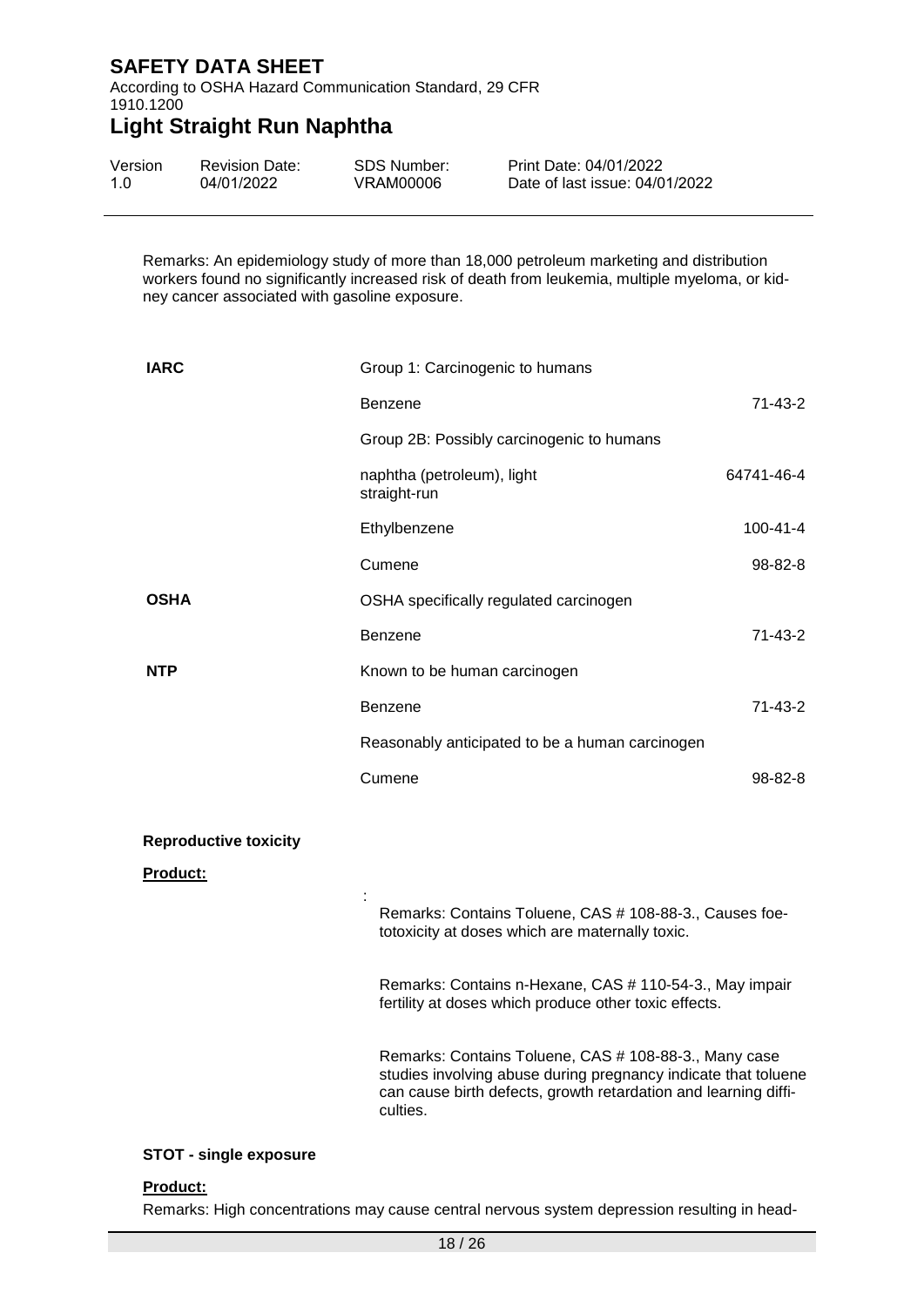According to OSHA Hazard Communication Standard, 29 CFR 1910.1200

## **Light Straight Run Naphtha**

| Version | <b>Revision Date:</b> | <b>SDS Number:</b> | Print |
|---------|-----------------------|--------------------|-------|
| 1.0     | 04/01/2022            | VRAM00006          | Date  |

Date: 04/01/2022 e of last issue: 04/01/2022

aches, dizziness and nausea; continued inhalation may result in unconsciousness and/or death.

Remarks: Slightly irritating to respiratory system., Based on available data, the classification criteria are not met.

Remarks: Inhalation of vapours or mists may cause irritation to the respiratory system., Contains hydrogen sulphide.

Remarks: Inhalation of vapours or mists cause irritation to the respiratory system. (Hydrogen Sulfide)

#### **STOT - repeated exposure**

#### **Product:**

Remarks: Kidney: caused kidney effects in male rats which are not considered relevant to humans

Remarks: Contains Toluene, CAS # 108-88-3., Prolonged and repeated exposures to high concentrations have resulted in hearing loss in rats. Solvent abuse and noise interaction in the work environment may cause hearing loss., Abuse of vapours has been associated with organ damage and death.

#### **Aspiration toxicity**

#### **Product:**

Aspiration into the lungs when swallowed or vomited may cause chemical pneumonitis which can be fatal.

#### **Further information**

#### **Product:**

Remarks: Exposure to very high concentrations of similar materials has been associated with irregular heart rhythms and cardiac arrest.

Remarks: Classifications by other authorities under varying regulatory frameworks may exist.

Remarks: H2S has a broad range of effects dependent on the airborne concentration and length of exposure: 0.02 ppm odour threshold, smell of rotten eggs; 10 ppm eye and respiratory tract irritation; 100 ppm coughing, headache, dizziness, nausea, eye irritation, loss of sense of smell in minutes; 200 ppm potential for pulmonary oedema after >20-30 minutes; 500 ppm loss of consciousness after short exposures, potential for respiratory arrest; >1000ppm immediate loss of consciousness, may lead rapidly to death, prompt cardiopulmonary resuscitation may be required. Do not depend on sense of smell for warning. H2S causes rapid olfactory fatigue (deadens sense of smell). There is no evidence that H2S will accumulate in the body tissue after repeated exposure.

#### **SECTION 12. ECOLOGICAL INFORMATION**

Basis for assessment : Incomplete ecotoxicological data are available for this product. The information given below is based partly on a knowledge of the components and the ecotoxicology of similar products.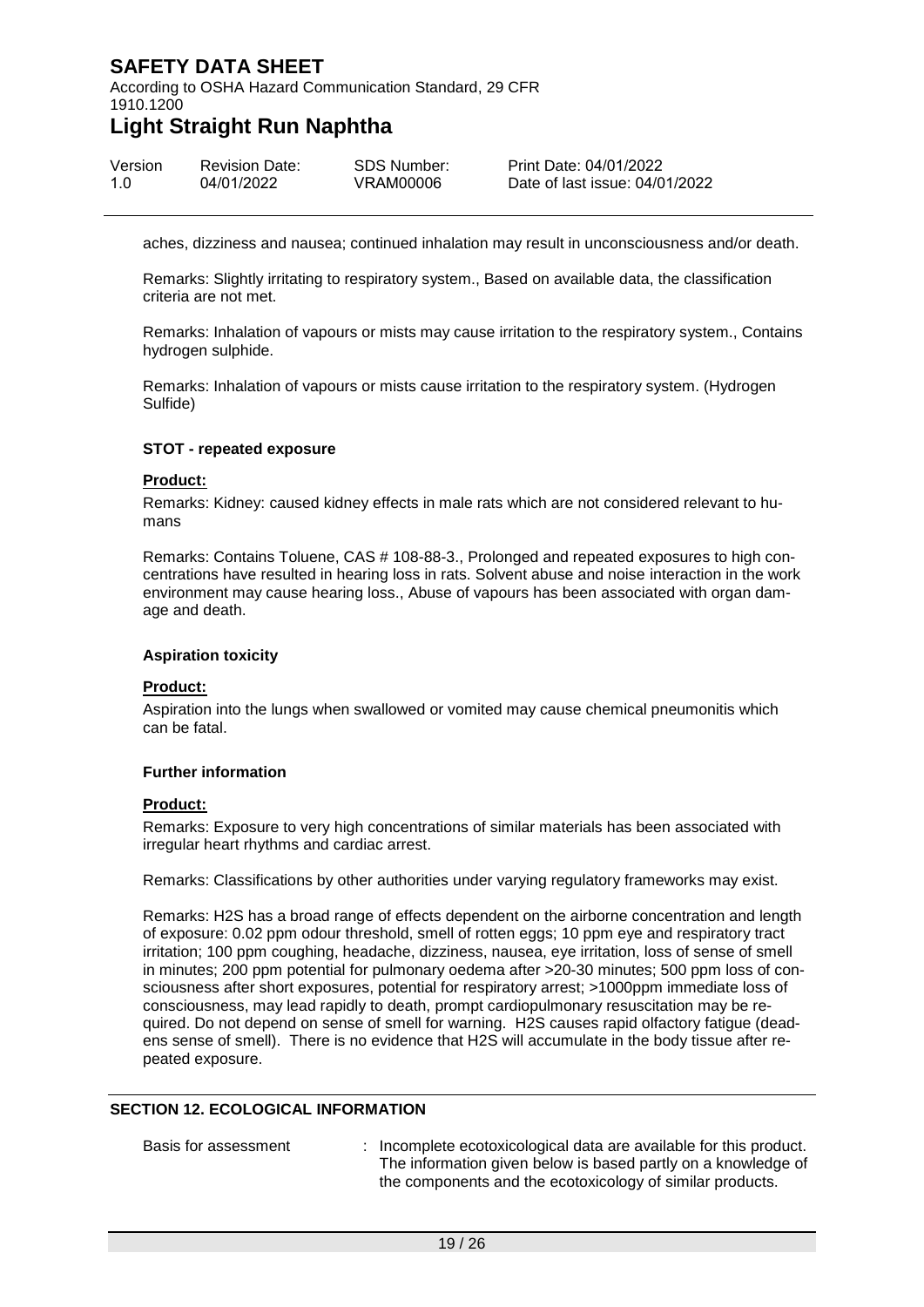According to OSHA Hazard Communication Standard, 29 CFR 1910.1200

| Version<br>1.0 | <b>Revision Date:</b><br>04/01/2022                                        |   | <b>SDS Number:</b><br><b>VRAM00006</b>                                                             | Print Date: 04/01/2022<br>Date of last issue: 04/01/2022                                                                                                                                                                                                                                                                                                                                                                                                           |
|----------------|----------------------------------------------------------------------------|---|----------------------------------------------------------------------------------------------------|--------------------------------------------------------------------------------------------------------------------------------------------------------------------------------------------------------------------------------------------------------------------------------------------------------------------------------------------------------------------------------------------------------------------------------------------------------------------|
|                | <b>Ecotoxicity</b>                                                         |   |                                                                                                    |                                                                                                                                                                                                                                                                                                                                                                                                                                                                    |
|                | <b>Product:</b><br>Toxicity to fish (Acute toxici-<br>ty)                  |   | Remarks: Toxic<br>LL/EL/IL50 > 1 <= 10 mg/l                                                        |                                                                                                                                                                                                                                                                                                                                                                                                                                                                    |
|                | Toxicity to daphnia and other<br>aquatic invertebrates (Acute<br>toxicity) |   | Remarks: Toxic<br>$LL/EL/IL50 > 1 \le 10$ mg/l                                                     |                                                                                                                                                                                                                                                                                                                                                                                                                                                                    |
|                | Toxicity to algae (Acute tox-<br>icity)                                    |   | <b>Remarks: Toxic</b><br>LL/EL/IL50 $> 1 \le$ 10 mg/l                                              |                                                                                                                                                                                                                                                                                                                                                                                                                                                                    |
|                | Toxicity to fish (Chronic tox-<br>icity)                                   |   | : Remarks: Data not available                                                                      |                                                                                                                                                                                                                                                                                                                                                                                                                                                                    |
|                | aquatic invertebrates (Chron-<br>ic toxicity)                              |   |                                                                                                    | Toxicity to daphnia and other : Remarks: NOEC/NOEL > 1.0 - <= 10 mg/l                                                                                                                                                                                                                                                                                                                                                                                              |
|                | Toxicity to microorganisms<br>(Acute toxicity)                             |   | Harmful                                                                                            | Remarks: LL/EL/IL50 > 10 <= 100 mg/l                                                                                                                                                                                                                                                                                                                                                                                                                               |
|                | <b>Persistence and degradability</b>                                       |   |                                                                                                    |                                                                                                                                                                                                                                                                                                                                                                                                                                                                    |
|                | <b>Product:</b><br>Biodegradability                                        | ÷ | Inherently biodegradable.<br>Not Persistent per IMO criteria.<br>any subsequent revision thereof." | Remarks: Oxidises rapidly by photo-chemical reactions in air.<br>International Oil Pollution Compensation (IOPC) Fund defini-<br>tion: "A non-persistent oil is oil, which, at the time of shipment,<br>consists of hydrocarbon fractions, (a) at least 50% of which,<br>by volume, distills at a temperature of 340°C (645°F) and (b)<br>at least 95% of which, by volume, distils at a temperature of<br>370°C (700°F) when tested by the ASTM Method D-86/78 or |
|                | <b>Bioaccumulative potential</b>                                           |   |                                                                                                    |                                                                                                                                                                                                                                                                                                                                                                                                                                                                    |
|                | Product:<br><b>Bioaccumulation</b>                                         |   | cumulate.                                                                                          | Remarks: Contains components with the potential to bioac-                                                                                                                                                                                                                                                                                                                                                                                                          |
|                | <b>Mobility in soil</b>                                                    |   |                                                                                                    |                                                                                                                                                                                                                                                                                                                                                                                                                                                                    |
|                | <b>Product:</b><br><b>Mobility</b>                                         |   | Floats on water.                                                                                   | Remarks: If the product enters soil, one or more constituents<br>will or may be mobile and may contaminate groundwater.<br>Evaporates within a day from water or soil surfaces.                                                                                                                                                                                                                                                                                    |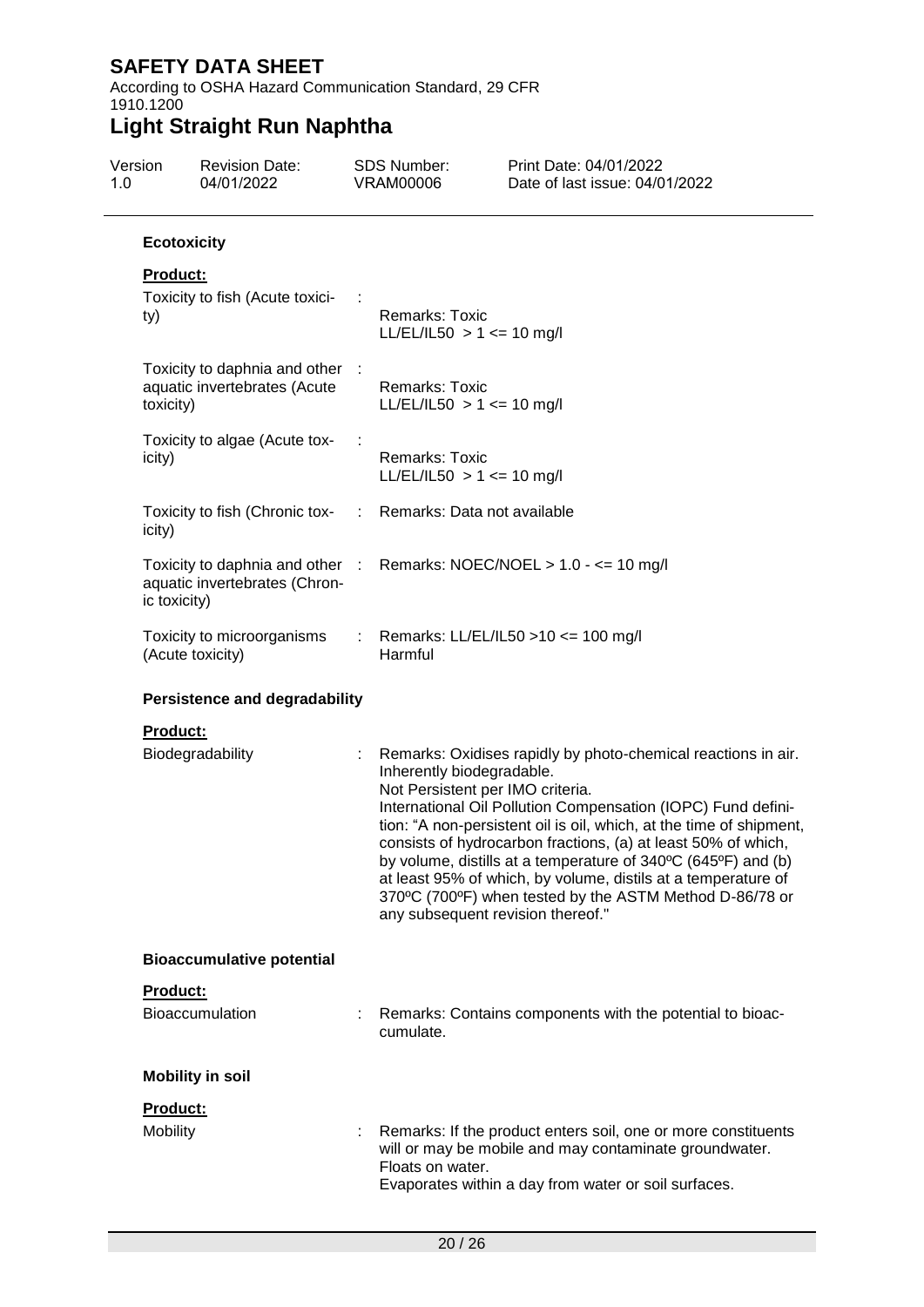According to OSHA Hazard Communication Standard, 29 CFR 1910.1200

# **Light Straight Run Naphtha**

| Version | <b>Revision Date:</b> | <b>SDS Number:</b> |
|---------|-----------------------|--------------------|
| 1.0     | 04/01/2022            | VRAM00006          |

Print Date: 04/01/2022 Date of last issue: 04/01/2022

#### **Other adverse effects**

no data available

#### **SECTION 13. DISPOSAL CONSIDERATIONS**

| <b>Disposal methods</b>  |                                                                                                                                                                                                                                                                                                                                                                                                                                                                                                                                                                                                                                                                                                                                                                                                                                                                                                                                                                                                                                                                                             |
|--------------------------|---------------------------------------------------------------------------------------------------------------------------------------------------------------------------------------------------------------------------------------------------------------------------------------------------------------------------------------------------------------------------------------------------------------------------------------------------------------------------------------------------------------------------------------------------------------------------------------------------------------------------------------------------------------------------------------------------------------------------------------------------------------------------------------------------------------------------------------------------------------------------------------------------------------------------------------------------------------------------------------------------------------------------------------------------------------------------------------------|
| Waste from residues      | Recover or recycle if possible.<br>It is the responsibility of the waste generator to determine the<br>toxicity and physical properties of the material generated to<br>determine the proper waste classification and disposal meth-<br>ods in compliance with applicable regulations.<br>Waste product should not be allowed to contaminate soil or<br>ground water, or be disposed of into the environment.<br>Do not dispose into the environment, in drains or in water<br>courses<br>Do not dispose of tank water bottoms by allowing them to<br>drain into the ground. This will result in soil and groundwater<br>contamination.<br>Waste arising from a spillage or tank cleaning should be dis-<br>posed of in accordance with prevailing regulations, preferably<br>to a recognised collector or contractor. The competence of the<br>collector or contractor should be established beforehand.<br>MARPOL - see International Convention for the Prevention of<br>Pollution from Ships (MARPOL 73/78) which provides tech-<br>nical aspects at controlling pollutions from ships. |
| Contaminated packaging   | Drain container thoroughly.<br>After draining, vent in a safe place away from sparks and fire.<br>Residues may cause an explosion hazard.<br>Do not puncture, cut, or weld uncleaned drums.<br>Send to drum recoverer or metal reclaimer.<br>Do not pollute the soil, water or environment with the waste<br>container.                                                                                                                                                                                                                                                                                                                                                                                                                                                                                                                                                                                                                                                                                                                                                                     |
| <b>Local legislation</b> |                                                                                                                                                                                                                                                                                                                                                                                                                                                                                                                                                                                                                                                                                                                                                                                                                                                                                                                                                                                                                                                                                             |
| <b>Remarks</b>           | Disposal should be in accordance with applicable regional,<br>national, and local laws and regulations.<br>Local regulations may be more stringent than regional or na-<br>tional requirements and must be complied with.                                                                                                                                                                                                                                                                                                                                                                                                                                                                                                                                                                                                                                                                                                                                                                                                                                                                   |

#### **SECTION 14. TRANSPORT INFORMATION**

#### **National Regulations**

| US Department of Transportation Classification (49 CFR Parts 171-180) |    |                                 |  |  |
|-----------------------------------------------------------------------|----|---------------------------------|--|--|
| UN/ID/NA number                                                       |    | $\therefore$ UN 1268            |  |  |
| Proper shipping name                                                  |    | : PETROLEUM DISTILLATES, N.O.S. |  |  |
| Class                                                                 |    | $\therefore$ 3                  |  |  |
| Packing group                                                         |    | : T                             |  |  |
| Labels                                                                |    | : 3                             |  |  |
| <b>ERG Code</b>                                                       | t. | 128                             |  |  |
| Marine pollutant                                                      |    | no                              |  |  |
|                                                                       |    |                                 |  |  |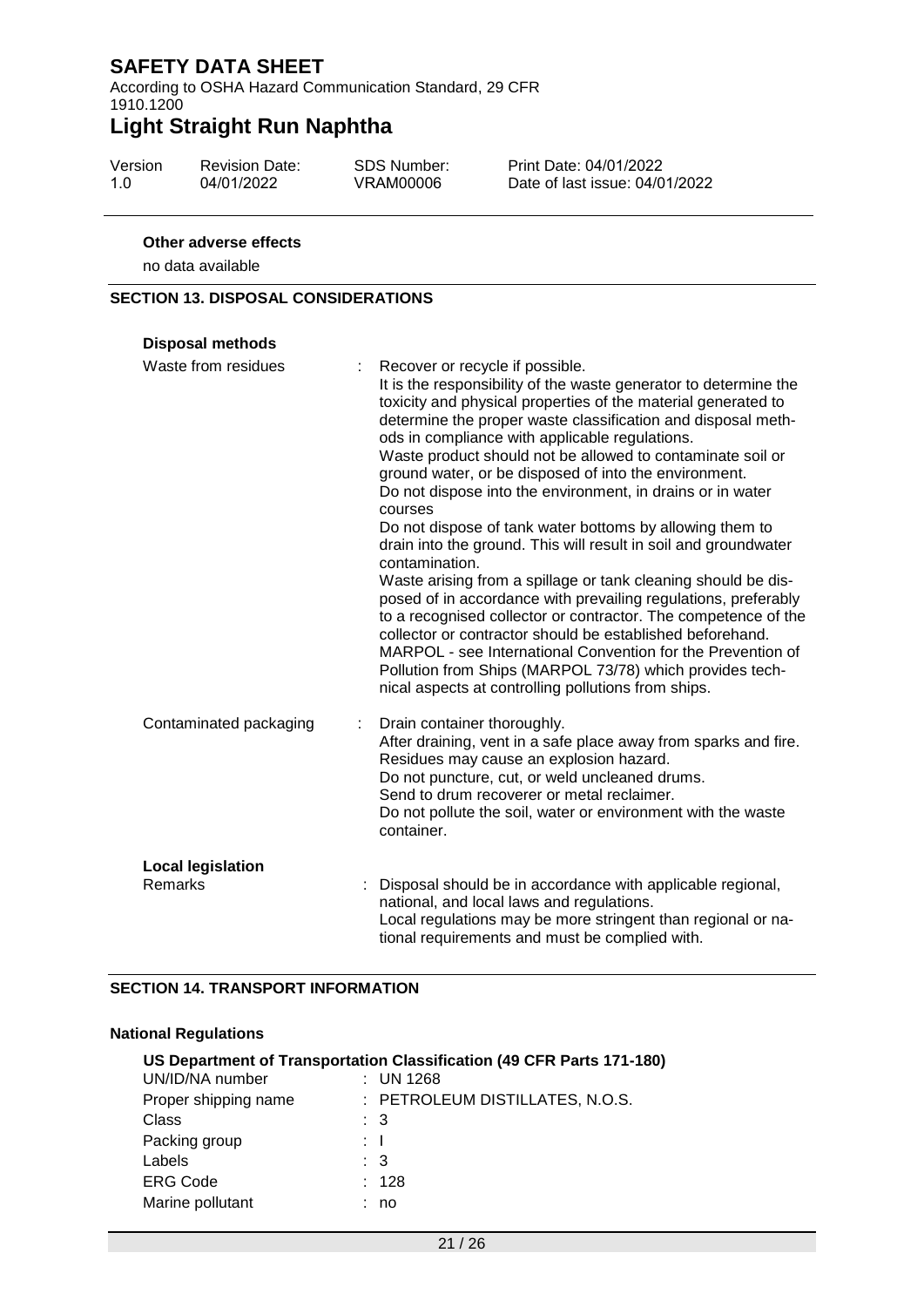According to OSHA Hazard Communication Standard, 29 CFR 1910.1200

### **Light Straight Run Naphtha**

| Version | <b>Revision Date:</b> | SDS Number: | Print Date: 04/01/2022         |
|---------|-----------------------|-------------|--------------------------------|
| 1 O     | 04/01/2022            | VRAM00006   | Date of last issue: 04/01/2022 |

#### **International Regulations**

| <b>IATA-DGR</b>      |                                                                              |
|----------------------|------------------------------------------------------------------------------|
| UN/ID No.            | $:$ UN 1268                                                                  |
| Proper shipping name | : PETROLEUM DISTILLATES, N.O.S.                                              |
| Class                | : 3                                                                          |
| Packing group        |                                                                              |
| Labels               | : 3                                                                          |
| <b>IMDG-Code</b>     |                                                                              |
| UN number            | $:$ UN 1268                                                                  |
| Proper shipping name | : PETROLEUM DISTILLATES, N.O.S.<br>(Naphtha (petroleum), light straight-run) |
| Class                | : 3                                                                          |
| Packing group        | -1                                                                           |
| Labels               | : 3                                                                          |
| Marine pollutant     | yes                                                                          |
|                      |                                                                              |

#### **Transport in bulk according to Annex II of MARPOL 73/78 and the IBC Code**

Not applicable for product as supplied. MARPOL Annex 1 rules apply for bulk shipments by sea.

#### **Special precautions for user**

Remarks : Special Precautions: Refer to Section 7, Handling & Storage, for special precautions which a user needs to be aware of or needs to comply with in connection with transport.

#### **SECTION 15. REGULATORY INFORMATION**

#### **EPCRA - Emergency Planning and Community Right-to-Know Act**

#### **CERCLA Reportable Quantity**

| Components          | CAS-No.        | Component RQ | Calculated product RQ |
|---------------------|----------------|--------------|-----------------------|
|                     |                | (lbs)        | (lbs)                 |
| <b>Benzene</b>      | $71 - 43 - 2$  | 10           | 200                   |
| <b>Xylene</b>       | 1330-20-7      | 100          | 2000                  |
| n-Hexane            | 110-54-3       | 5000         | $\star$               |
| <b>Toluene</b>      | 108-88-3       | 1000         | $\star$               |
| Cyclohexane         | 110-82-7       | 1000         | $\star$               |
| <b>Ethylbenzene</b> | $100 - 41 - 4$ | 1000         | $\star$               |
| <b>Cumene</b>       | $98 - 82 - 8$  | 5000         | $\star$               |

\*: Vertex HSSE classifies this material as an "oil" under the CERCLA Petroleum Exclusion, therefore re-leases to the environment are not reportable under CERCLA., The components with RQs are given for information.

Calculated RQ exceeds reasonably attainable upper limit.

#### **SARA 304 Extremely Hazardous Substances Reportable Quantity**

This material does not contain any components with a section 304 EHS RQ.

#### **SARA 302 Extremely Hazardous Substances Threshold Planning Quantity**

This material does not contain any components with a section 302 EHS TPQ.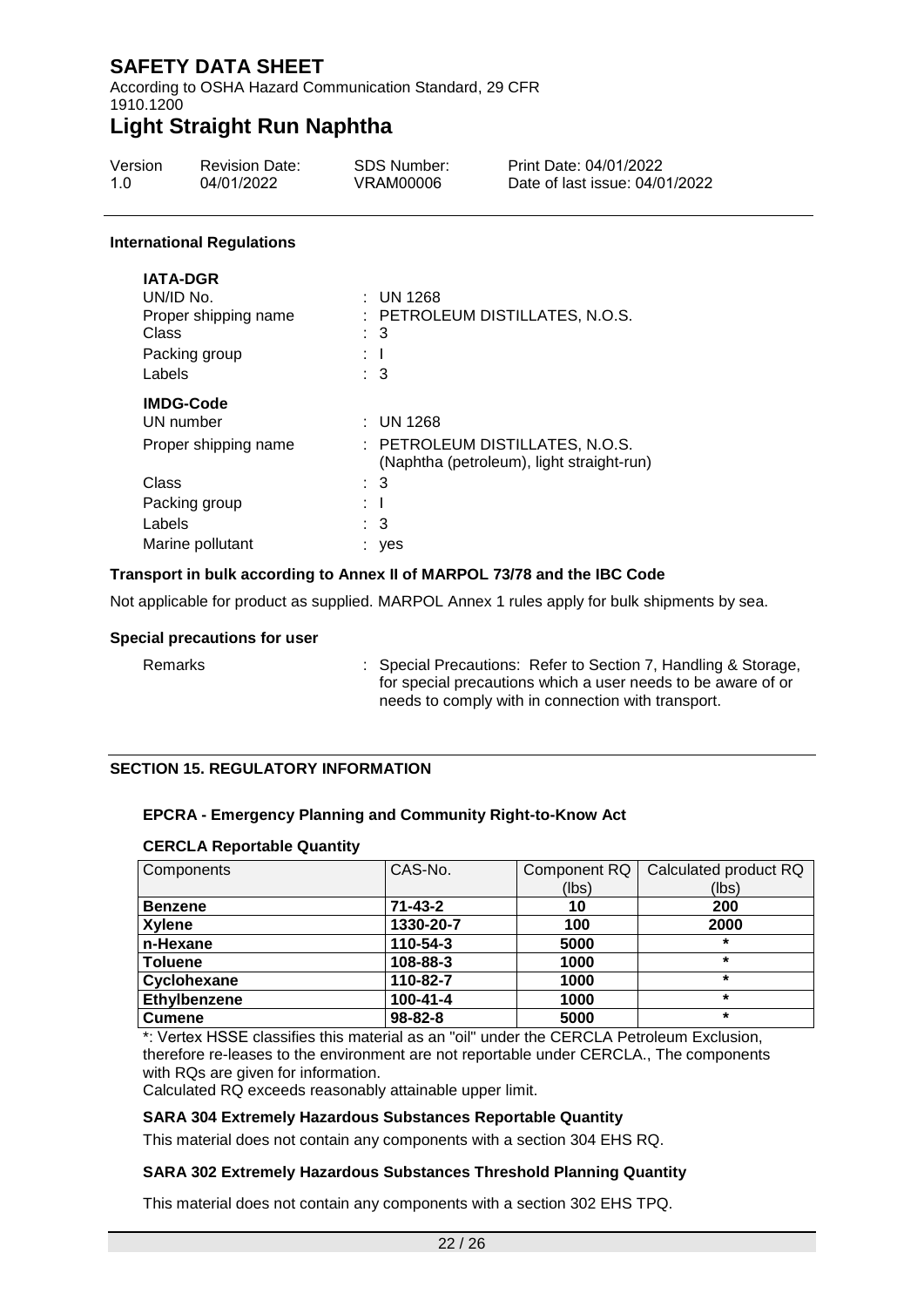According to OSHA Hazard Communication Standard, 29 CFR 1910.1200

### **Light Straight Run Naphtha**

| Version<br>1.0  | <b>Revision Date:</b><br>04/01/2022 | <b>SDS Number:</b><br><b>VRAM00006</b>                                                  | Print Date: 04/01/2022<br>Date of last issue: 04/01/2022                                                                                        |                  |
|-----------------|-------------------------------------|-----------------------------------------------------------------------------------------|-------------------------------------------------------------------------------------------------------------------------------------------------|------------------|
|                 | SARA 311/312 Hazards                | Aspiration hazard<br>Reproductive toxicity<br>Germ cell mutagenicity<br>Carcinogenicity | Flammable (gases, aerosols, liquids, or solids)<br>Skin corrosion or irritation<br>Specific target organ toxicity (single or repeated exposure) |                  |
| <b>SARA 313</b> |                                     |                                                                                         | : The following components are subject to reporting levels es-<br>tablished by SARA Title III, Section 313:                                     |                  |
|                 |                                     | n-Hexane                                                                                | 110-54-3                                                                                                                                        | $>= 50 - < 70 %$ |
|                 |                                     | Toluene                                                                                 | 108-88-3                                                                                                                                        | $>= 5 - < 10 \%$ |
|                 |                                     | Xylene                                                                                  | 1330-20-7                                                                                                                                       | $>= 5 - < 10 \%$ |
|                 |                                     | Cyclohexane                                                                             | 110-82-7                                                                                                                                        | $>= 5 - < 10 \%$ |
|                 |                                     | Benzene                                                                                 | $71 - 43 - 2$                                                                                                                                   | $>= 5 - < 10 \%$ |
|                 |                                     | Ethylbenzene                                                                            | $100 - 41 - 4$                                                                                                                                  | $>= 1 - 5\%$     |
|                 |                                     | Cumene                                                                                  | 98-82-8                                                                                                                                         | $>= 1 - 5\%$     |

#### **Clean Water Act**

The following Hazardous Chemicals are listed under the U.S. CleanWater Act, Section 311, Table 117.3:

| Toluene      | 108-88-3       | 5% |
|--------------|----------------|----|
| Xylene       | 1330-20-7      | 5% |
| Ethylbenzene | $100 - 41 - 4$ | 2% |
| Cyclohexane  | 110-82-7       | 5% |
| Benzene      | 71-43-2        | 5% |

#### **US State Regulations**

#### **Pennsylvania Right To Know**

| naphtha (petroleum), light straight-run | 64741-46-4     |
|-----------------------------------------|----------------|
| n-Hexane                                | 110-54-3       |
| Cyclohexane                             | 110-82-7       |
| Toluene                                 | 108-88-3       |
| Benzene                                 | $71 - 43 - 2$  |
| Xylene                                  | 1330-20-7      |
| Ethylbenzene                            | $100 - 41 - 4$ |
| Cumene                                  | $98 - 82 - 8$  |

#### **California Prop. 65**

WARNING: This product can expose you to chemicals including Ethylbenzene, Benzene, Cumene, which is/are known to the State of California to cause cancer, and Toluene, Benzene, which is/are known to the State of California to cause birth defects or other reproductive harm. For more information go to www.P65Warnings.ca.gov.

#### **California List of Hazardous Substances**

n-Hexane 110-54-3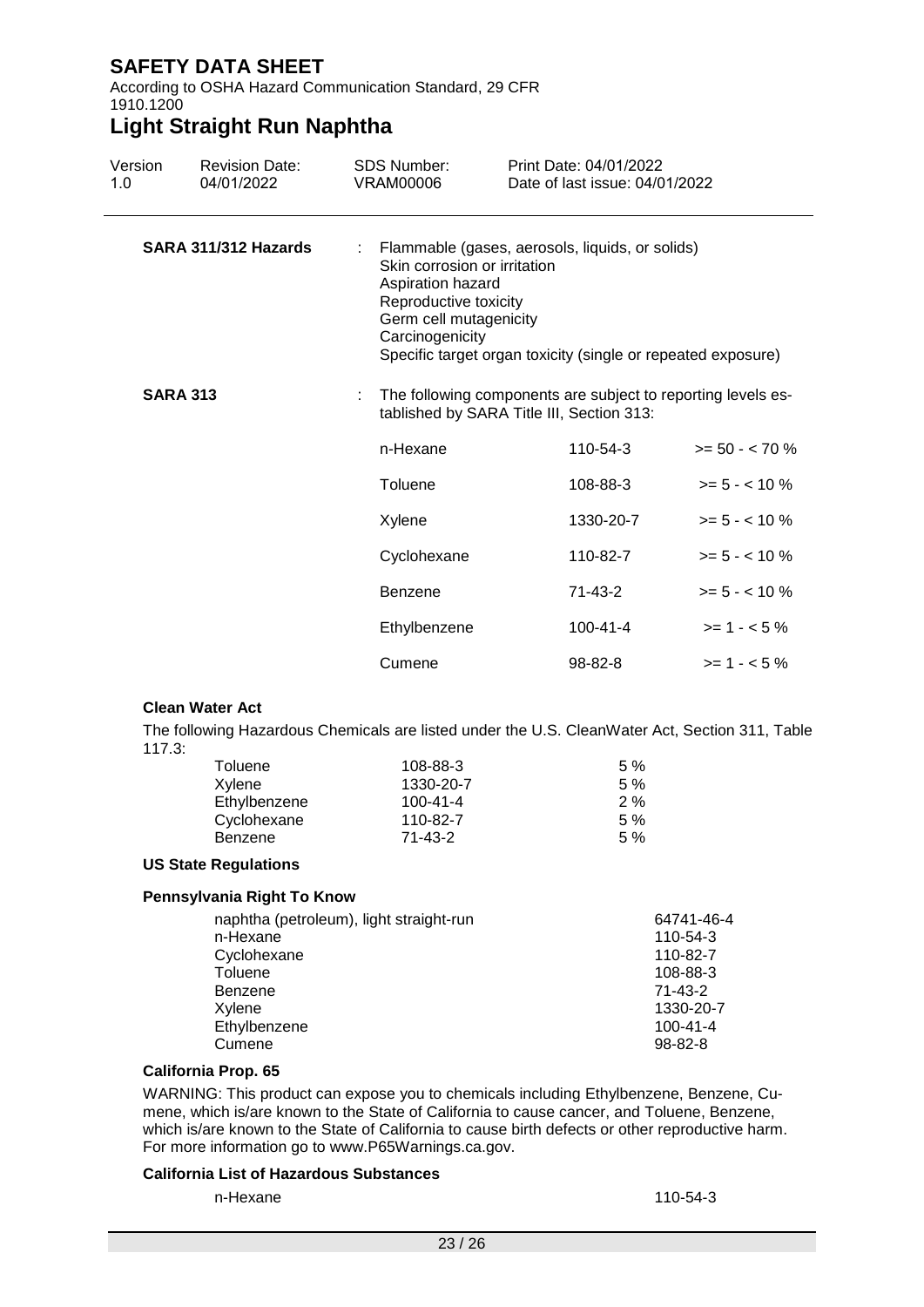According to OSHA Hazard Communication Standard, 29 CFR 1910.1200

## **Light Straight Run Naphtha**

| Version<br>1.0 | <b>Revision Date:</b><br>04/01/2022     | <b>SDS Number:</b><br>VRAM00006 | Print Date: 04/01/2022<br>Date of last issue: 04/01/2022 |  |
|----------------|-----------------------------------------|---------------------------------|----------------------------------------------------------|--|
|                | Cyclohexane                             |                                 | 110-82-7                                                 |  |
| Toluene        |                                         |                                 | 108-88-3                                                 |  |
|                | Benzene                                 |                                 | 71-43-2                                                  |  |
|                | Xylene                                  |                                 | 1330-20-7                                                |  |
|                | Ethylbenzene                            |                                 | $100 - 41 - 4$                                           |  |
|                | Cumene                                  |                                 | $98 - 82 - 8$                                            |  |
|                | <b>California Regulated Carcinogens</b> |                                 |                                                          |  |

#### **California Regulated Carcinogens**

Benzene 71-43-2

#### **Other regulations:**

The regulatory information is not intended to be comprehensive. Other regulations may apply to this material.

#### **The components of this product are reported in the following inventories:**

TSCA : All components listed.

#### **SECTION 16. OTHER INFORMATION**

#### **Further information**

NFPA Rating (Health, Fire, Reac-1, 3, 0 tivity)

#### **Full text of other abbreviations**

| <b>ACGIH</b><br><b>ACGIH BEI</b><br><b>OSHA CARC</b><br>OSHA P0 | USA. ACGIH Threshold Limit Values (TLV)<br>ACGIH - Biological Exposure Indices (BEI)<br><b>OSHA Specifically Regulated Chemicals/Carcinogens</b><br>USA. OSHA - TABLE Z-1 Limits for Air Contaminants -<br>1910.1000 |
|-----------------------------------------------------------------|----------------------------------------------------------------------------------------------------------------------------------------------------------------------------------------------------------------------|
| OSHA Z-1                                                        | USA. Occupational Exposure Limits (OSHA) - Table Z-1 Lim-<br>its for Air Contaminants                                                                                                                                |
| OSHA Z-2                                                        | USA. Occupational Exposure Limits (OSHA) - Table Z-2                                                                                                                                                                 |
| ACGIH / TWA                                                     | 8-hour, time-weighted average                                                                                                                                                                                        |
| ACGIH / STEL                                                    | Short-term exposure limit                                                                                                                                                                                            |
| OSHA CARC / PEL                                                 | : Permissible exposure limit (PEL)                                                                                                                                                                                   |
| <b>OSHA CARC / STEL</b>                                         | : Excursion limit                                                                                                                                                                                                    |
| OSHA PO / TWA                                                   | 8-hour time weighted average                                                                                                                                                                                         |
| OSHA PO / STEL                                                  | Short-term exposure limit                                                                                                                                                                                            |
| OSHA Z-1 / TWA                                                  | 8-hour time weighted average                                                                                                                                                                                         |
| OSHA Z-2 / TWA                                                  | 8-hour time weighted average                                                                                                                                                                                         |
| OSHA Z-2 / CEIL                                                 | Acceptable ceiling concentration                                                                                                                                                                                     |
| OSHA Z-2 / Peak                                                 | Acceptable maximum peak above the acceptable ceiling con-<br>centration for an 8-hr shift                                                                                                                            |
| Abbreviations and Acronyms                                      | : The standard abbreviations and acronyms used in this docu-<br>ment can be looked up in reference literature (e.g. scientific<br>dictionaries) and/or websites.                                                     |
|                                                                 | ACGIH = American Conference of Governmental Industrial<br><b>Hygienists</b><br>$ADR = European Agreement concerning the International$                                                                               |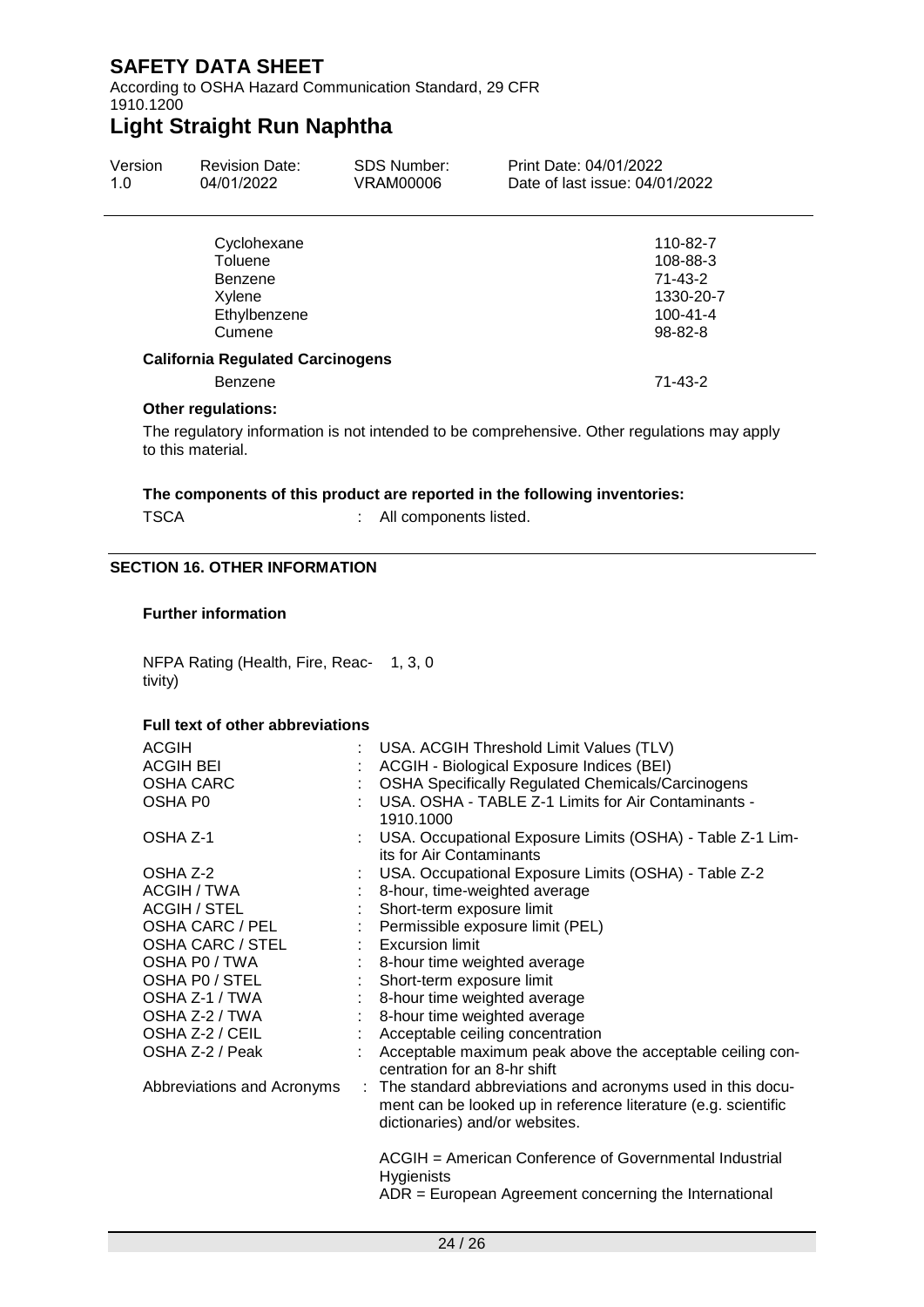According to OSHA Hazard Communication Standard, 29 CFR 1910.1200

| Version<br>1.0 | <b>Revision Date:</b><br>04/01/2022 | SDS Number:<br>VRAM00006                                                           | Print Date: 04/01/2022<br>Date of last issue: 04/01/2022                    |  |
|----------------|-------------------------------------|------------------------------------------------------------------------------------|-----------------------------------------------------------------------------|--|
|                |                                     |                                                                                    |                                                                             |  |
|                |                                     | Carriage of Dangerous Goods by Road                                                |                                                                             |  |
|                |                                     |                                                                                    | AICS = Australian Inventory of Chemical Substances                          |  |
|                |                                     |                                                                                    | ASTM = American Society for Testing and Materials                           |  |
|                |                                     |                                                                                    | BEL = Biological exposure limits                                            |  |
|                |                                     | BTEX = Benzene, Toluene, Ethylbenzene, Xylenes<br>CAS = Chemical Abstracts Service |                                                                             |  |
|                |                                     |                                                                                    |                                                                             |  |
|                |                                     |                                                                                    | CEFIC = European Chemical Industry Council                                  |  |
|                |                                     |                                                                                    | CLP = Classification Packaging and Labelling                                |  |
|                |                                     |                                                                                    | COC = Cleveland Open-Cup                                                    |  |
|                |                                     |                                                                                    | DIN = Deutsches Institut fur Normung<br>DMEL = Derived Minimal Effect Level |  |
|                |                                     |                                                                                    | DNEL = Derived No Effect Level                                              |  |
|                |                                     |                                                                                    | DSL = Canada Domestic Substance List                                        |  |
|                |                                     | EC = European Commission                                                           |                                                                             |  |
|                |                                     |                                                                                    | EC50 = Effective Concentration fifty                                        |  |
|                |                                     |                                                                                    | ECETOC = European Center on Ecotoxicology and Toxicolo-                     |  |
|                |                                     | gy Of Chemicals                                                                    |                                                                             |  |
|                |                                     |                                                                                    | ECHA = European Chemicals Agency                                            |  |
|                |                                     |                                                                                    | EINECS = The European Inventory of Existing Commercial                      |  |
|                |                                     | <b>Chemical Substances</b>                                                         |                                                                             |  |
|                |                                     |                                                                                    | EL50 = Effective Loading fifty                                              |  |
|                |                                     |                                                                                    | <b>ENCS</b> = Japanese Existing and New Chemical Substances                 |  |
|                |                                     | Inventory                                                                          |                                                                             |  |
|                |                                     |                                                                                    | EWC = European Waste Code                                                   |  |
|                |                                     |                                                                                    | GHS = Globally Harmonised System of Classification and                      |  |
|                |                                     | Labelling of Chemicals                                                             |                                                                             |  |
|                |                                     |                                                                                    | IARC = International Agency for Research on Cancer                          |  |
|                |                                     |                                                                                    | IATA = International Air Transport Association                              |  |
|                |                                     |                                                                                    | IC50 = Inhibitory Concentration fifty                                       |  |
|                |                                     | IL50 = Inhibitory Level fifty                                                      |                                                                             |  |
|                |                                     |                                                                                    | <b>IMDG</b> = International Maritime Dangerous Goods                        |  |
|                |                                     |                                                                                    | INV = Chinese Chemicals Inventory                                           |  |
|                |                                     |                                                                                    | IP346 = Institute of Petroleum test method $N^{\circ}$ 346 for the          |  |
|                |                                     |                                                                                    | determination of polycyclic aromatics DMSO-extractables                     |  |
|                |                                     |                                                                                    | KECI = Korea Existing Chemicals Inventory                                   |  |
|                |                                     |                                                                                    | $LC50$ = Lethal Concentration fifty                                         |  |
|                |                                     |                                                                                    | $LD50 = Lethal Does fifty per cent.$                                        |  |
|                |                                     |                                                                                    | LL/EL/IL = Lethal Loading/Effective Loading/Inhibitory loading              |  |
|                |                                     | $LL50 = Lethal$ Loading fifty                                                      | MARPOL = International Convention for the Prevention of                     |  |
|                |                                     | <b>Pollution From Ships</b>                                                        |                                                                             |  |
|                |                                     |                                                                                    | NOEC/NOEL = No Observed Effect Concentration / No Ob-                       |  |
|                |                                     | served Effect Level                                                                |                                                                             |  |
|                |                                     |                                                                                    | OE_HPV = Occupational Exposure - High Production Volume                     |  |
|                |                                     |                                                                                    | PBT = Persistent, Bioaccumulative and Toxic                                 |  |
|                |                                     |                                                                                    | PICCS = Philippine Inventory of Chemicals and Chemical                      |  |
|                |                                     | <b>Substances</b>                                                                  |                                                                             |  |
|                |                                     |                                                                                    | <b>PNEC</b> = Predicted No Effect Concentration                             |  |
|                |                                     |                                                                                    | REACH = Registration Evaluation And Authorisation Of                        |  |
|                |                                     | Chemicals                                                                          |                                                                             |  |
|                |                                     |                                                                                    | RID = Regulations Relating to International Carriage of Dan-                |  |
|                |                                     | gerous Goods by Rail                                                               |                                                                             |  |
|                |                                     |                                                                                    | SKIN_DES = Skin Designation                                                 |  |
|                |                                     |                                                                                    | STEL = Short term exposure limit                                            |  |
|                |                                     |                                                                                    | TRA = Targeted Risk Assessment                                              |  |